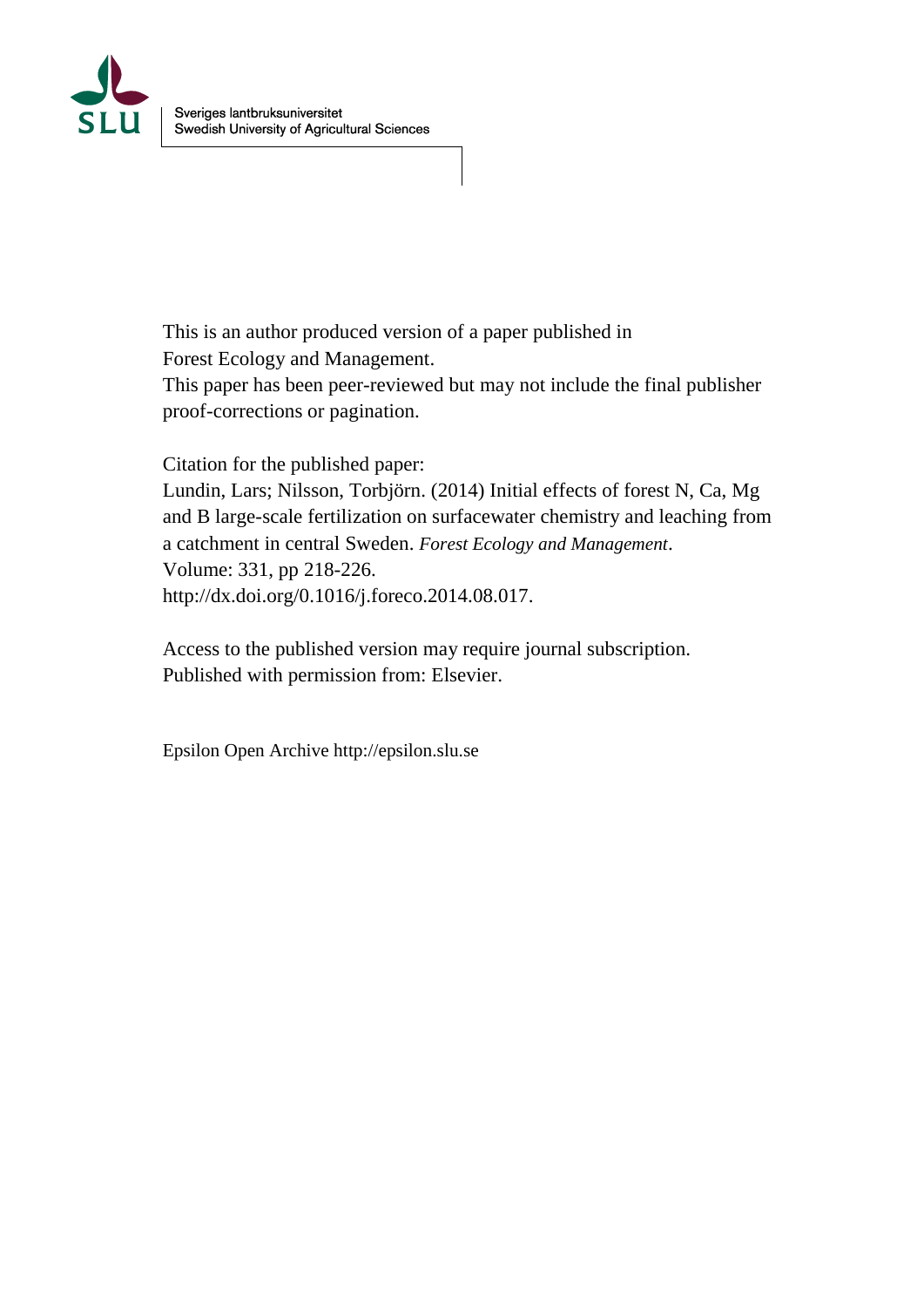| $\mathbf{1}$   | Initial effects of forest N, Ca, Mg and B large-scale fertilization on surface water                      |
|----------------|-----------------------------------------------------------------------------------------------------------|
| $\overline{2}$ | chemistry and leaching from a catchment in central Sweden                                                 |
| 3              |                                                                                                           |
| 4              | Lars Lundin and Torbjörn Nilsson                                                                          |
| 5              | Swedish University of Agricultural Sciences, Department of Soil and Environment, P.O. Box 7014, SE-750 07 |
| 6              | Uppsala, Sweden.                                                                                          |
| 7              | e-mail: Lars.Lundin@slu.se and Torbjorn.Nilsson@slu.se                                                    |
| 8              | corresponding author: <i>Lars.Lundin@slu.se</i> tel. +46-18-673109, fax. +46-18-673156                    |
| 9              |                                                                                                           |
| 10             | <b>Highlights</b>                                                                                         |
| 11             | Large scale forest fertilization resulted in considerable nitrogen and calcium leaching.                  |
| 12             | High nitrate concentrations were reached in the first months after fertilization.                         |
| 13             | Total nitrogen outflow in the first year was 14 % of applied fertilizer.                                  |
| 14             | Small pH decline with short-term duration occurred after the fertilization.                               |
| 15             | Small amounts of boron (6 %) were leached after application.                                              |
| 16             |                                                                                                           |
| 17             | <b>Abstract</b>                                                                                           |
| 18             | Highly increased use of biomass production is placing great demands on Swedish forests.                   |
| 19             | Several silvicultural measures can be implemented to increase forest production and                       |
| 20             | fertilization being addressed in this paper is one. Forest companies are now increasingly                 |

applying fertilizer, with the main nutrient needed for high forest growth being nitrogen (N).

22 This study investigated how commercial N fertilization (150 kg N/ha, including also Ca, Mg and B) of the 45 ha forest catchment Risfallet in central Sweden affected chemical composition and runoff export in stream water during one year after the fertilization. This well-defined and long-term monitored catchment proved very suitable for studies of water quality and nutrient losses. The fertilizer consisted of ammonium nitrate (50/50 ammonium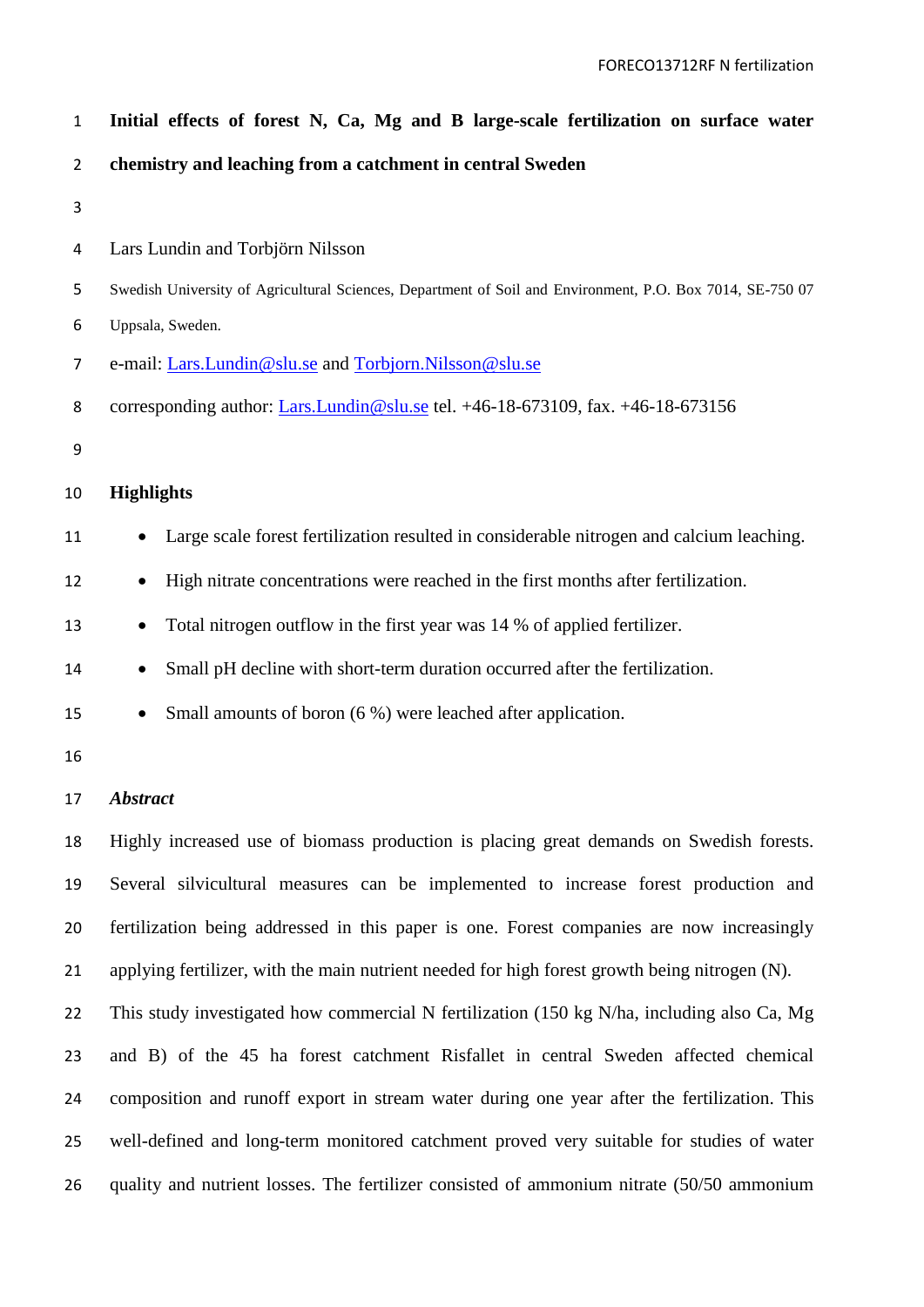27 and nitrate, respectively), plus calcium  $(Ca, 22 \text{ kg ha}^{-1})$  and magnesium  $(Mg, 12 \text{ kg ha}^{-1})$  to 28 mitigate acidification and boron  $(B \ 1.1 \ kg \ ha^{-1})$  to compensate for decreased boron availability. The study was carried out according to the paired catchment method using a control area and a calibration period. Data from the after treatment period were compared with previous 25-year monitoring data for the catchment and also data for a similar 83 ha control catchment, Gusseltjärn, in the same region. During the first year after treatment, the 33 nitrate concentration in stream water increased from 0.05 mg  $L^{-1}$  to 3.3 mg  $L^{-1}$  on average. Other elements showing increased concentrations were ammonium (300%), B (3-fold), Mg (80%), Ca (60%), potassium (K) (50%) and sodium (Na) (40%). The pH decreased in the first half-year by 0.2 pH-units. One year after treatment, 14% of the N applied had leached from the catchment.

**Keywords:** fertilization, forest, catchment hydrology, nitrogen, boron, water chemistry

- 
- 

### **1. Introduction**

 There is a need for high biomass production to meet growing demand for wood products. Higher forest biomass production can be achieved by better silvicultural measures, including 45 addition of nitrogen (N) being the main limiting nutrient in boreal forests (Nohrstedt, 2001). Forty years ago, this was a widely used method to increase growth, but during a period of high atmospheric N deposition its use had been fairly limited in Sweden in recent decades. However, there is currently new interest in N fertilization together with small additions of calcium (Ca), magnesium (Mg) and boron (B), despite elevated N deposition, being c. 5 kg  $\mu$  ha<sup>-1</sup> year<sup>-1</sup>, with no overall significant, clear trend for a decrease (Vuorenmaa et al., 2009). Emissions have declined, but the effect on deposition is not clear (Nyiri et al., 2009).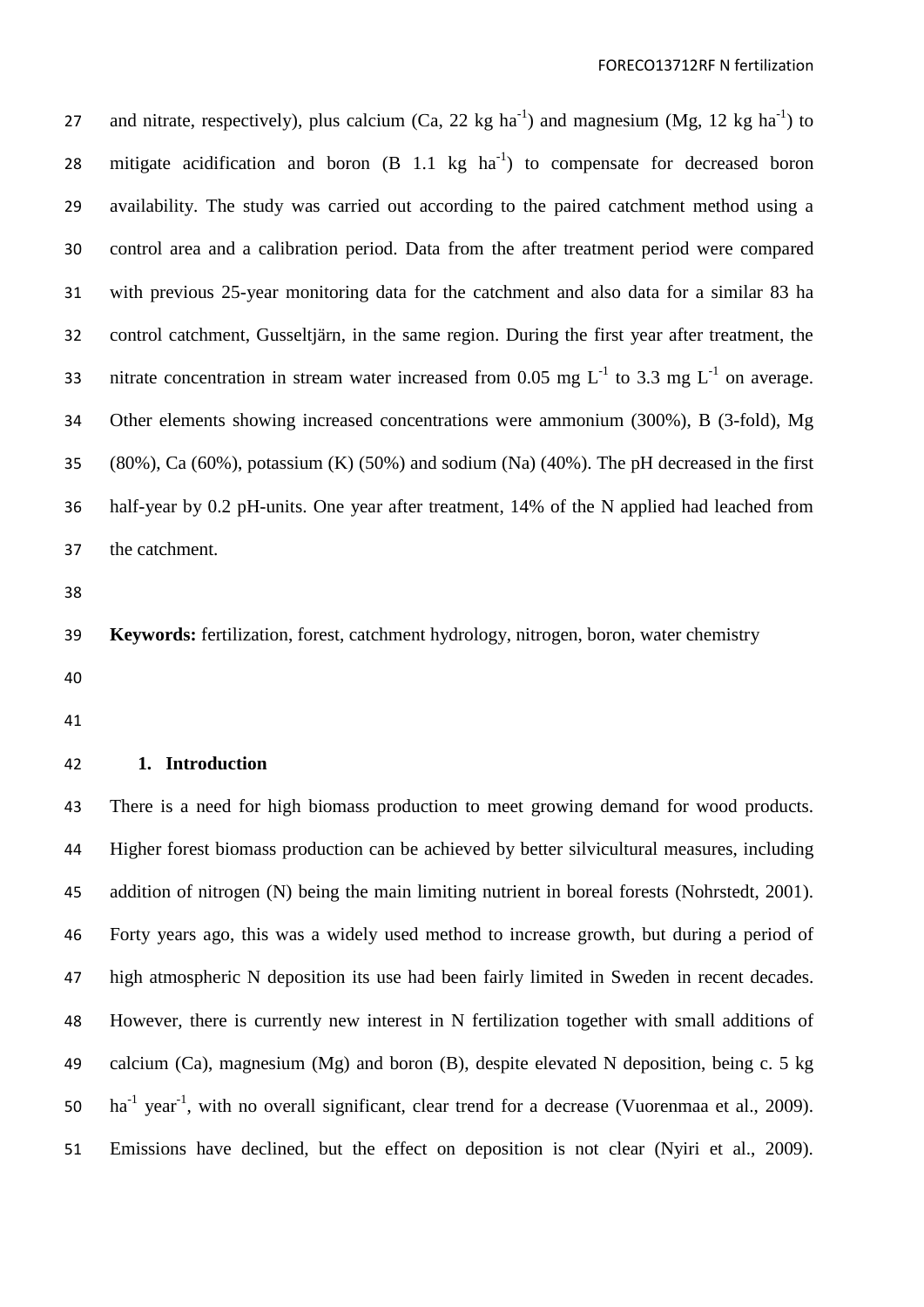Investigations on N deposition still show much higher inputs than outputs in surface waters from catchments. Furthermore, there is a clear correlation between high N deposition and high leaching to watercourses (LeGall, 2012). Additional N fertilization is thus likely to increase leaching. Nitrogen is also stored in the catchment forest soils and this increasing accumulation will probably also increase leaching. There are particularly high risks of leaching at sites with low CN-ratios (Gundersen et al., 2006).

 Despite these unwanted N load effects, the needs and production objectives of forestry are considered more important and new attempts are being made to increase yields of timber, energy biomass and other economically valuable forest by-products. Long-term research on the effects of forest fertilization on biomass yield has shown that significant increases in production can be achieved (Nohrstedt, 2001; Pettersson and Högbom, 2004). A great need for increased future production is predicted (Bergh et al., 2008). However, the consequences for environmental values are still being discussed, especially in light of changes in the environment as regards elevated N deposition and climate change, which together may alter nutrient turnover in soils and the total catchment. On the other hand, N fertilization could 68 mitigate higher atmospheric carbon dioxide  $(CO_2)$  content by increasing forest growth and carbon (C) storage in organic material in the standing crop and in the soil compartment (Nohrstedt, 2001). Consequently, N fertilization could increase C sequestration (Högberg, 2007; Hyvönen et al., 2008).

 Nitrogen fertilization has multiple effects on soil, vegetation and water. Enhanced tree growth has been reported and is of course the main reason for N fertilization. Adverse effects in terms of altered ground vegetation composition, increased nitrification resulting in increased risks of leaching and acidification have also been reported (Tamm, 1991; Nohrstedt, 2001).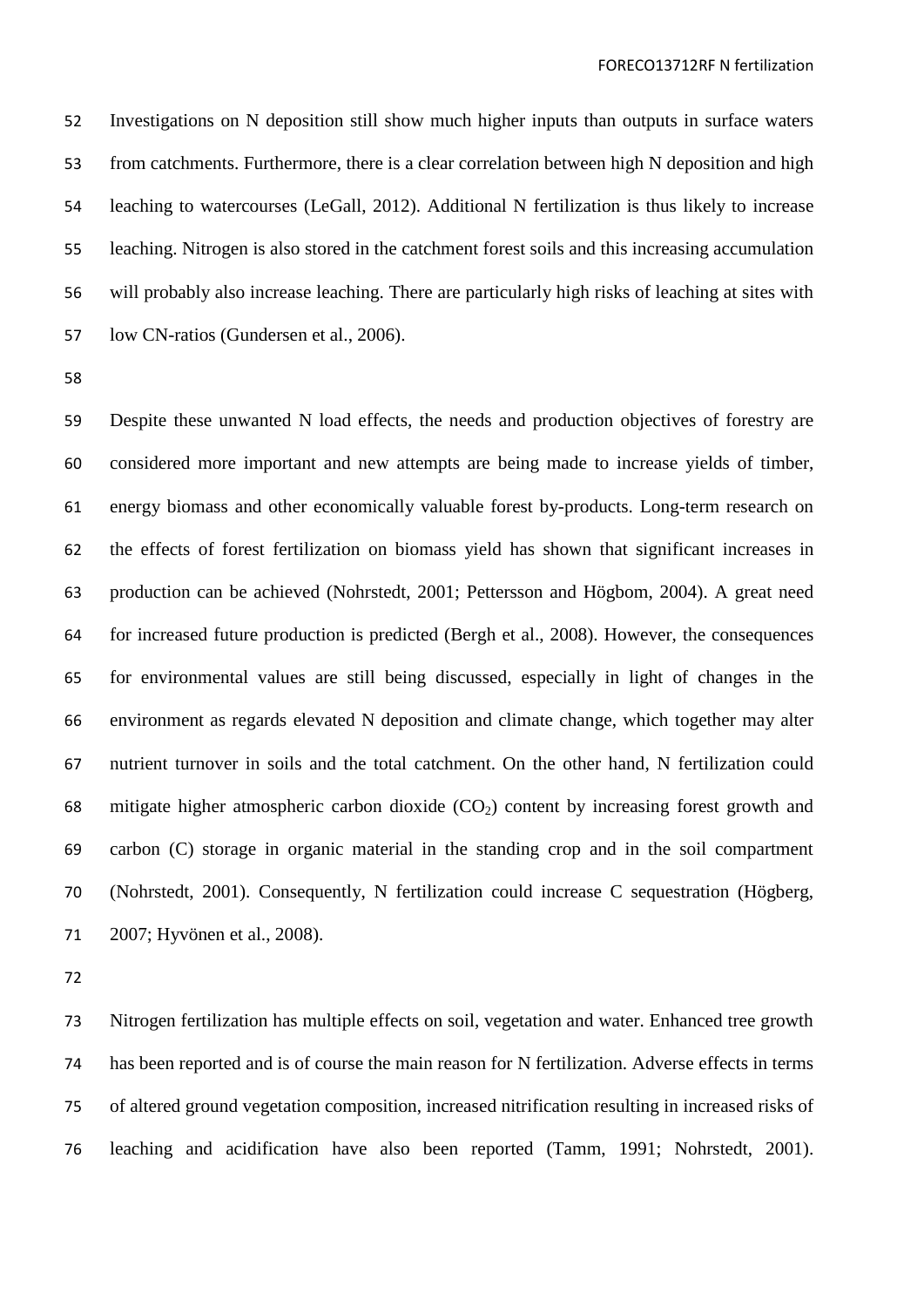Acidification is often mitigated by addition of Ca, but this promotes enhanced nitrification. Boron deficiency can also occur, especially in ecosystems located far from the sea, but this can be dealt with by adding B to the N fertilizer (Lehto & Mälkönen, 1994).

 Studies on the effects of such forest fertilization on water quality could now be excellently elucidated in a well-defined, long-term monitored catchment. The forest company Sveaskog recently planned and carried out fertilization in June 2012 on c. 90% of the Risfallet (RF) catchment, which had already been under monitoring for 25 years, especially regarding discharge and stream water chemistry (Knutsson et al., 1995). This provided a great opportunity to continue measurements in the new circumstances and obtain large-scale information on the consequences of forest fertilization on surface water quality. In addition, the RF catchment has a deep, unsaturated glacial till soil cover and deep, rather large groundwater reservoirs, imposing rather small treatment effects on surface water chemistry and leaching. This means that any changes in stream water chemistry, and therefore element export, are likely to be the effect of forest fertilization.

 This study examined the effects on outflow to surface waters of large scale application of nitrogen and additional elements to almost a total catchment. This deviates from many studies with plot or low shares of catchment area fertilization at stand level. The proportions of added fertilizer constituents lost to downstream waters were estimated for the RF catchment. The use of tractor application makes this study rather unique by more careful fertilization compared to usual aerial methods and thereby have the possibility to avoid direct input to surface waters mitigated unwanted leaching.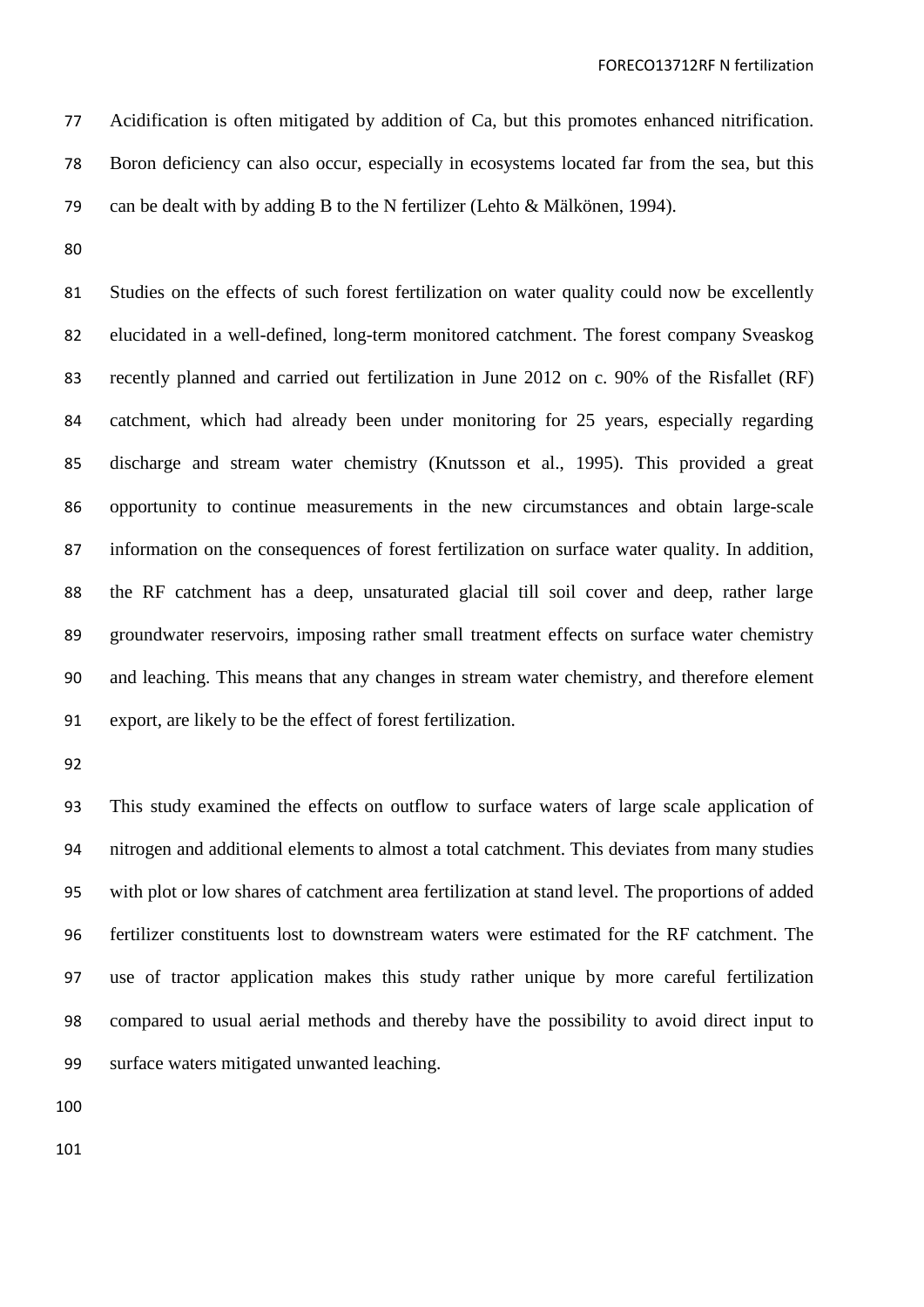#### **2. Material and methods**

## *2.1 Catchment characteristics*

 The study was based on the catchment concept and involved a fertilized catchment (RF) and a control catchment 120 km NW in Dalecarlia, both in the boreal region of central Sweden (Fig. 1). Both catchments have been monitored on discharge and major chemical constituents for long periods (~25 years). The fertilized catchment RF was part of a project studying groundwater acidification and monitoring started in 1987 (Lundin, 1995). The control catchment Gusseltjärn (GT) was established back in 1973 in the Siljansfors experimental forest under the supervision of the Swedish University of Agricultural Sciences and can mainly be considered protected from forestry operations (Bergqvist and Grip, 1975). Both catchments are located in the northern boreal coniferous region of Sweden, on glacial till soils above the highest coastline. The soil is rather coarse, mainly characterized by a sandy till overlying granite bedrock at RF and porphyry bedrock at GT. Considerable parts of both catchments have rather thick quaternary deposits and the groundwater level is often below 1-2 m depth. In RF this results in the dominant moisture class being fresh (Fig. 1). Besides the dominating well-drained mineral soils, partly with slightly higher groundwater level and then being moist, the catchments also contain small mires and wet areas being thin peatlands and, in GT, even a small tarn, but for long periods the deep groundwater pathways prevail and form discharging surface waters.

 The catchment size is 83 ha for GT and 45 ha for RF (Table 1). Stand age differs, as GT is dominated by over 100-year-old trees and with younger forest (approx. 60 years) on 20% of 124 the area with estimated average stand volume on c. 200  $m^3$  ha<sup>-1</sup>. In RF the stand age is rather uniformly ~35 years and is dominated by pine (*Pinus silvestris*). The ground vegetation class is dominated by low grass types, a medium nutrient rich type deviating from rich herb types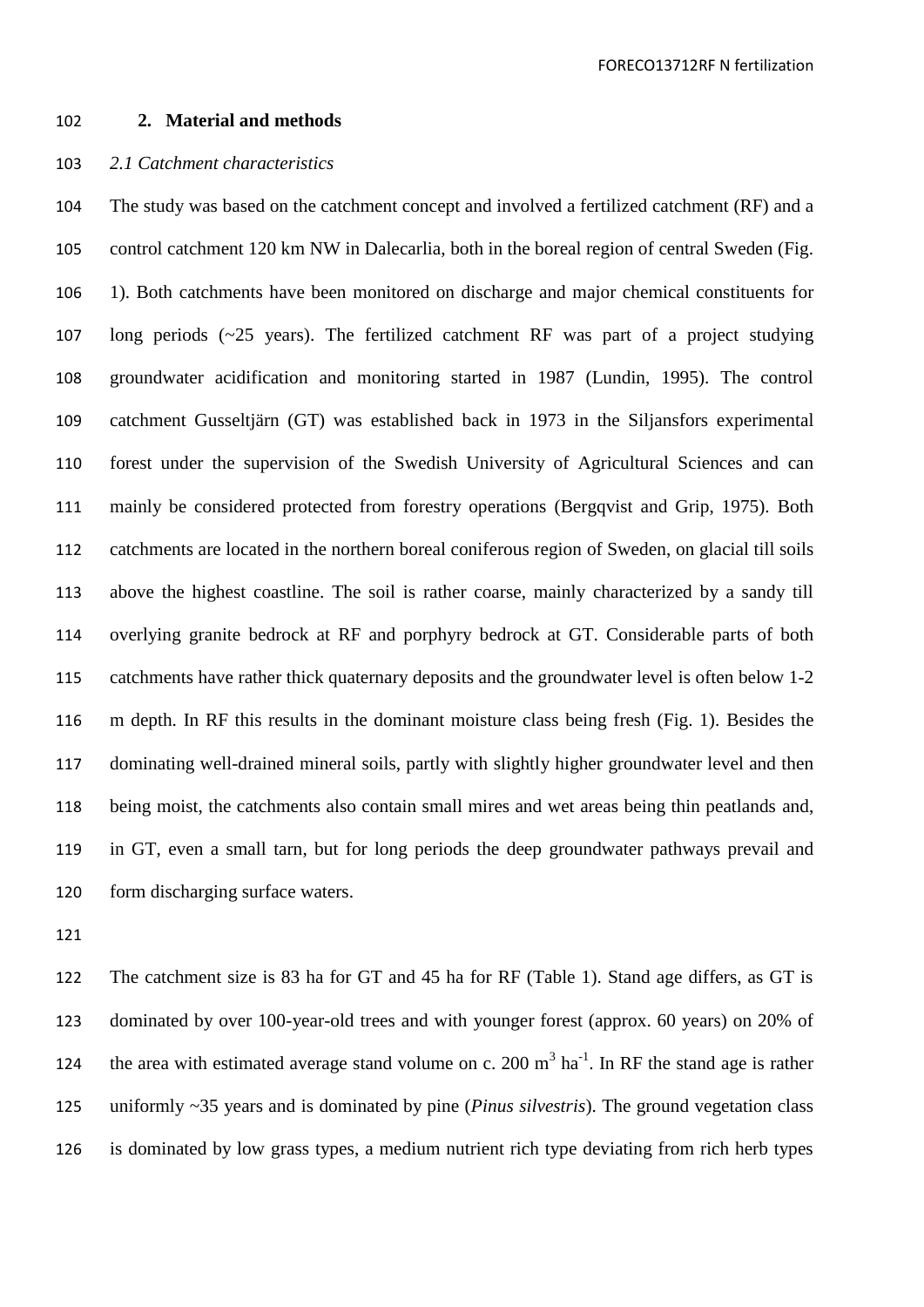and poor shrub types. The RF catchment is somewhat more fertile in slightly better climate conditions, but the differences are not great (Table 1). The stand in RF was thinned in 2009, with about 35% of the trees harvested and the estimated volume in 2006 being 184  $m<sup>3</sup>$  ha<sup>-1</sup> 130 and in 2012 144  $m^3$  ha<sup>-1</sup>.

- 
- 



- 
- 

 Figure 1. Left: Map of Sweden showing geographical location of the Gusseltjärn (GT) and Risfallet (RF) catchments. Right: Detailed map of the Risfallet catchment showing hydrological installations, contour lines (m.a.m.s.l.) and distribution of moisture classes (Lundin, 1995).

- 
- 
- 
- 
-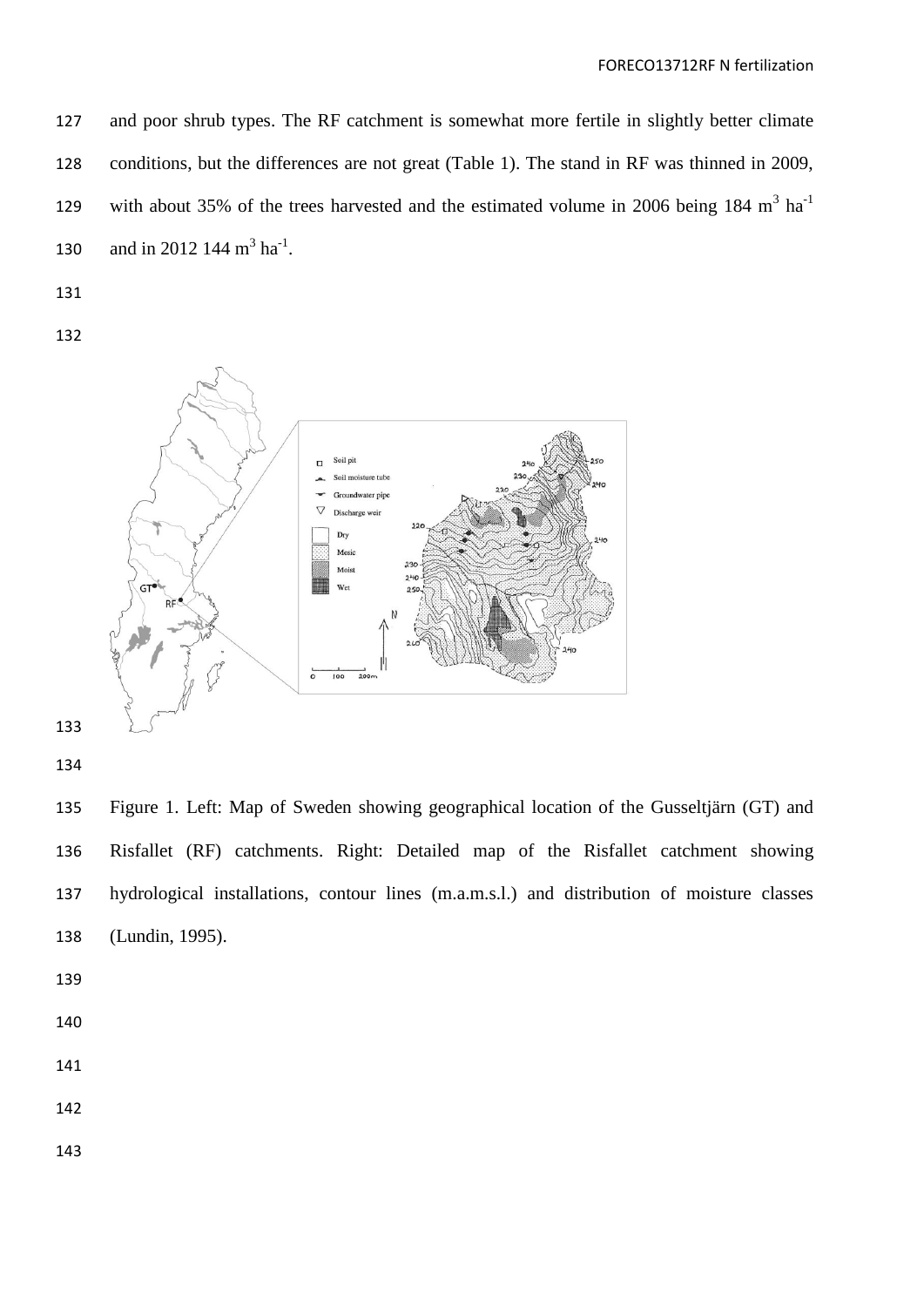|                                                                  | Gusseltjärn, GT            | Risfallet, RF                          |
|------------------------------------------------------------------|----------------------------|----------------------------------------|
| Location, Lat./Long.                                             | N 60°35'; E 14°25'         | N $60^{\circ}21$ '; E $16^{\circ}14$ ' |
| Altitude, m a.m.s.l.                                             | 265-365                    | 215-270                                |
| Area, ha                                                         | 83                         | 45                                     |
| Temp. °C                                                         | $+3.1$                     | $+4.0$                                 |
| Temperature sum $(>5$ °C)                                        | 1150                       | 1200                                   |
| Snow cover duration, days                                        | 160                        | 140                                    |
| Precipitation, mm                                                | 660                        | 616                                    |
| Runoff, mm                                                       | 380                        | 300                                    |
| Tree species frequency, P/S/B, 1/10                              | 9/1/0                      | 8/1/1                                  |
| Stand age, years                                                 | 60 (17 ha), $>130$ (58 ha) | 35                                     |
| Stand stem volume, $m^3$ ha <sup>-1</sup>                        | c. 200                     | 184                                    |
| Current stand increment, $m^3$ ha <sup>-1</sup> yr <sup>-1</sup> | 4.0                        | 4.6                                    |

144 Table 1. Site characteristics of the Gusseltjärn (GT) and Risfallet (RF) catchments. Tree species

145 frequency given as 1/10 pine, spruce, birch (P/S/B). Climate data (1960-1990) Raab and Vedin (1995)

146

147

 The soil in the RF catchment is dominated by mineral quartz (approx. 60%) and also includes K-Feldspar and Ca-Na Feldspar in about equal proportions (20%). Soil geochemistry analyses showed pH values of around 4 in the H- and E-horizons, increasing with depth to 5 in the B- horizon and 5.5 at about 1 m depth in the main matrix. Base saturation was approx. 75% in the H-horizon, 20% in B and 30% below 1 m depth (Table 2).

153

154 Table 2. Geochemical properties of the glacial till soil in the Risfallet (RF) catchment. Exchangeable cations and acidity extracted in 1 M NH4Ac at pH 7, aluminium (Al) extracted in 1M KCl (mmolc kg-155 156 <sup>1</sup>). Carbon, C and nitrogen, N analysed on LECO. CEC = cation exchange capacity, BS = base 157 saturation (%). (Lundin, 1995).

158

| Horizon,         | pH     | $\mathbf C$ | N    | C/N                     |     | Ca Mg K |               |     | Na Ac | Al        | <b>CEC</b>     | BS   |
|------------------|--------|-------------|------|-------------------------|-----|---------|---------------|-----|-------|-----------|----------------|------|
| depth, cm        | $H_2O$ | $\%$        | $\%$ |                         |     |         |               |     |       |           |                | $\%$ |
| $H, 3-5$         | 3.9    | 43          | 1.34 | 32                      | 10  |         | 19.6 13.6 1.0 |     | -49   | 11.4      | -185           | 73   |
|                  |        |             |      |                         |     |         |               |     |       |           |                |      |
| $E, 7-12$        | 4.5    | 1.3         | 0.06 | 21                      | 4.8 | 1.0     | 1.0           | 0.1 |       | 16.2 14.1 | 23             | 30   |
| <b>B</b> , 12-17 | 4.9    | 2.8         | 0.13 | 22                      | 2.9 | 0.7     | 1.0           | 0.2 | 22.7  | 25.6      | 28             | 17   |
| $C, 120-130$     | 5.7    | 0.06        | 0.02 | $\overline{\mathbf{3}}$ | 0.3 | 0.1     | 0.7           | 0.2 | 3.1   | 2.5       | $\overline{4}$ | 30   |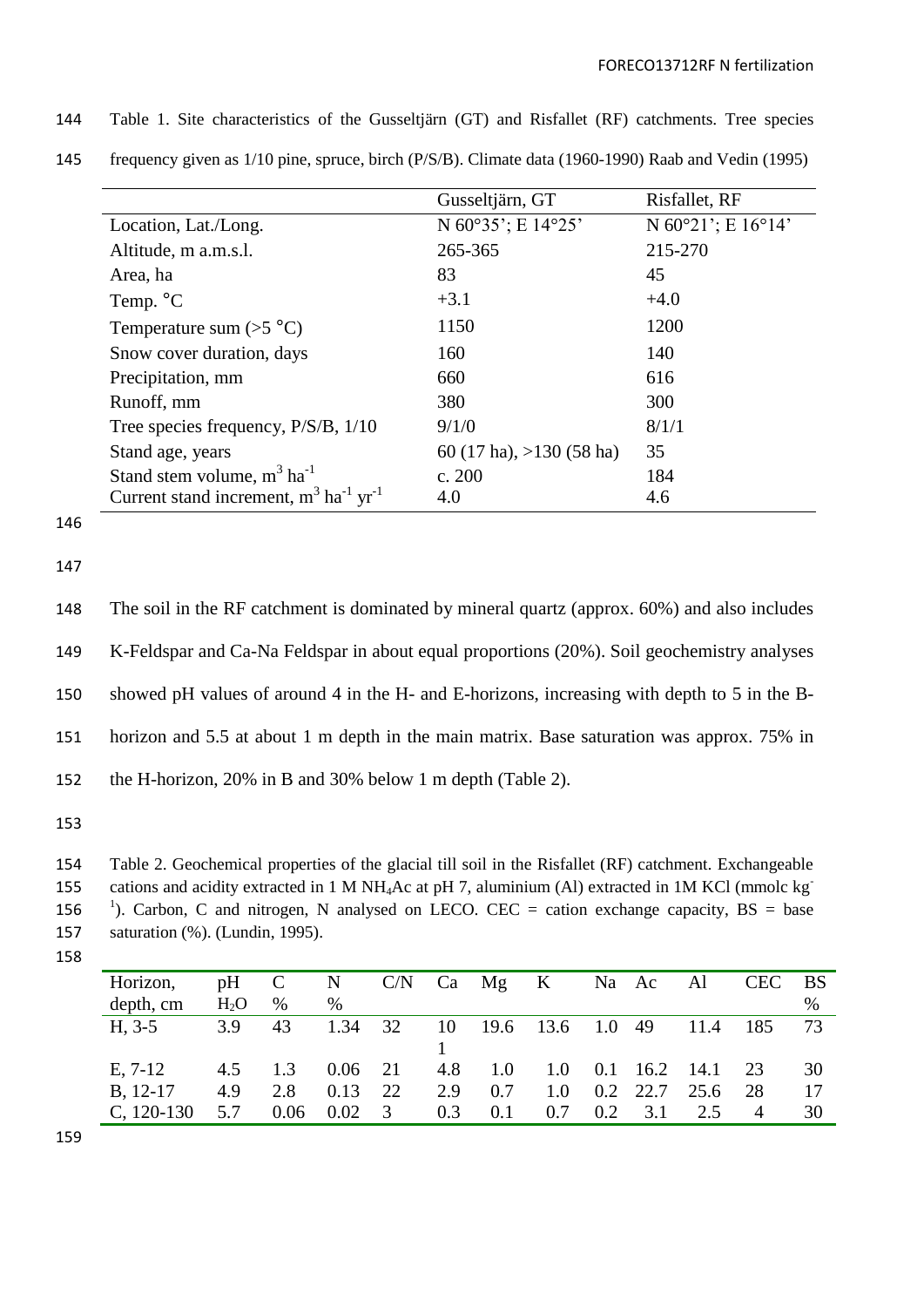The fertilizer applied was '*SkogCAN*', a currently commonly used fertilizer in Sweden which is composed of ammonium nitrate. Nitrogen is the main growth element and Ca and Mg are added to mitigate soil acidification. However, Ca and Mg influence the availability of B and 163 therefore a minor amount of B is also added. The amount of fertilizer applied was 550 kg ha<sup>-1</sup>, supplying 150 kg N, 22 kg Ca, 12 kg Mg and ~1 kg B per hectare. The equipment used for applying the fertilizer was a tractor equipped with GPS for positioning. When applying the fertilizer a few small areas comprising mires and around installations were avoided, but of the 45 ha catchment more than 40 ha were fertilized.

# *2.2 Investigation technique and analyses*

 This study used the technique of calibration period and control area. Such technique has been used in several studies, eg. Lundin and Bergquist (1990), (1995) and Löfgren et al. (2009). This means pair-wise catchment area comparison first during a period with both catchment without treatment (in this case 25 years) and from this comparison and the measured values at the control being still in untreated condition, values for the treated catchment as untreated could be calculated for the period after treatment. These values were then compared with the values after treatment and the difference interpreted as the effects of the treatment; in this case the fertilization. The fertilized RF catchment formed the impact area for which the effects of fertilizer application were determined. The almost natural GT catchment area without forestry operations was used as the control catchment from which un-treated values for the fertilized RF catchment could be calculated using the relation between RF and GT for the 25-year calibration period (1987-2011) and values for GT for the period just before and after fertilization, i.e. January 2012 to June/July 2013. Fertilization was carried out during about one week in the end of June 2012.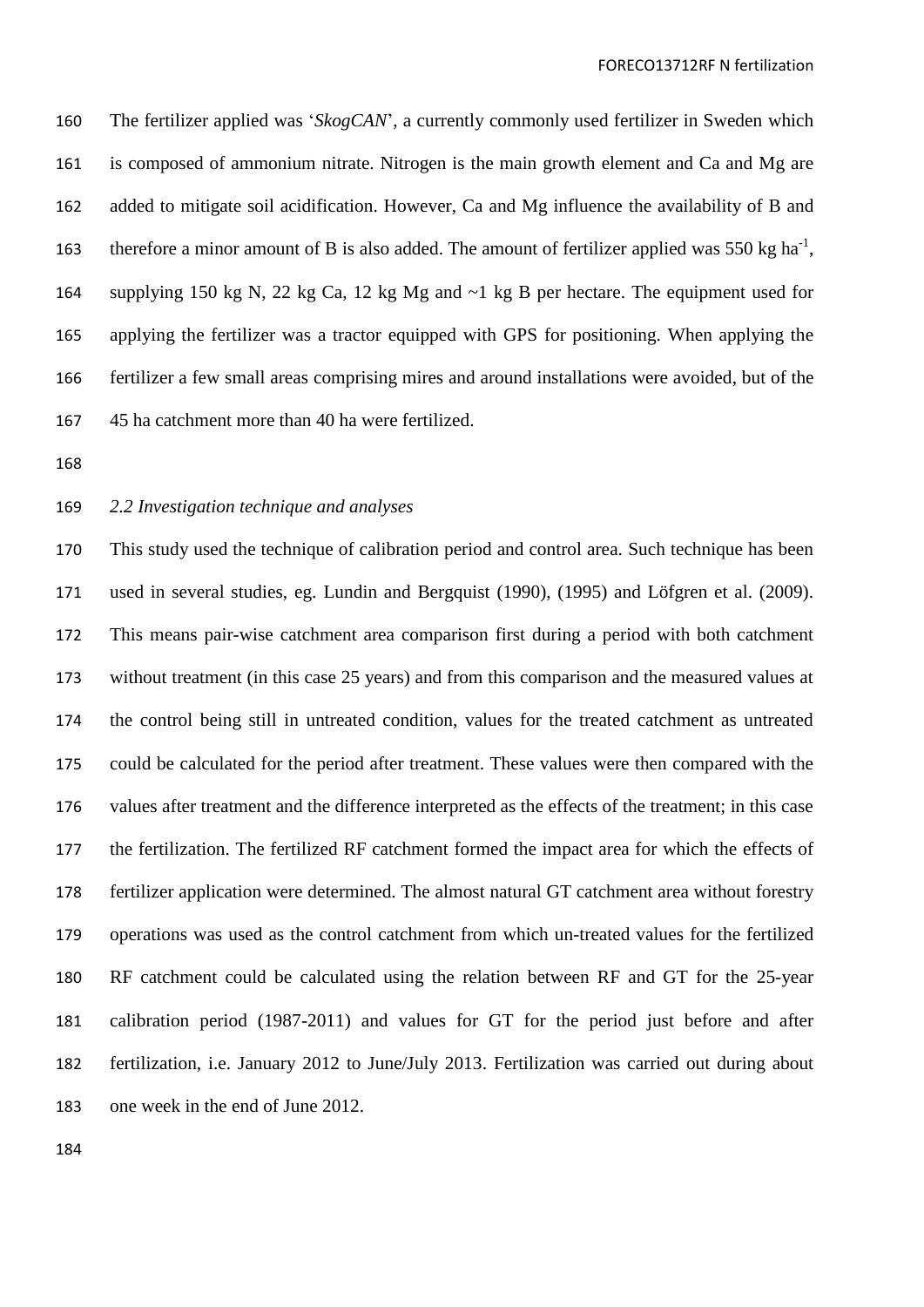Water sampling was carried out monthly for almost the entire period and was intensified to up to four samples per month during a five-month period following fertilization. Reference values for the calibration period were calculated as monthly means for the period and used as calibration values. Means of monthly values were calculated together with coefficients of variation. Significance of changes were tested with confidence intervals (t-test). Calculations of reference concentrations for the period after fertilization was mainly carried out based on a quotient RF/GT from the calibration period and the measured value at the control GT for the period after fertilization, i.e. July 2012 to July 2013. For most elements the mean and variation for GT and RF during the calibration period didn't differ significantly. Nor did the mean values of studied elements for GT in the period after fertilization differ from the values in the calibration period. Deviating from this was only organic nitrogen.

 Outflow of elements was calculated from the monthly concentrations and continuously measured discharge at the catchment discharge station. The technique for element flow calculations was based on interpolated daily concentrations and daily determined discharge at the V-notch weir equipped with a water level chart recorder. The functioning of the weir and the water level recorder was checked bi-weekly for most of the study period and was found to be very good. However, for single years the monthly sampling and chemical content determinations were somewhat sparse giving uncertainties at high flow periods. On the other hand, the very long time record would partly compensate for this and also the fact that the water flowpaths through the soil at both catchments were fairly long, partly levelling out the large variations often occurring in catchments with upper soil layer flowpaths. Estimations of element flows in the calibration period could be considered good and for the period after fertilization, the sampling frequency was higher giving appropriate outflow values.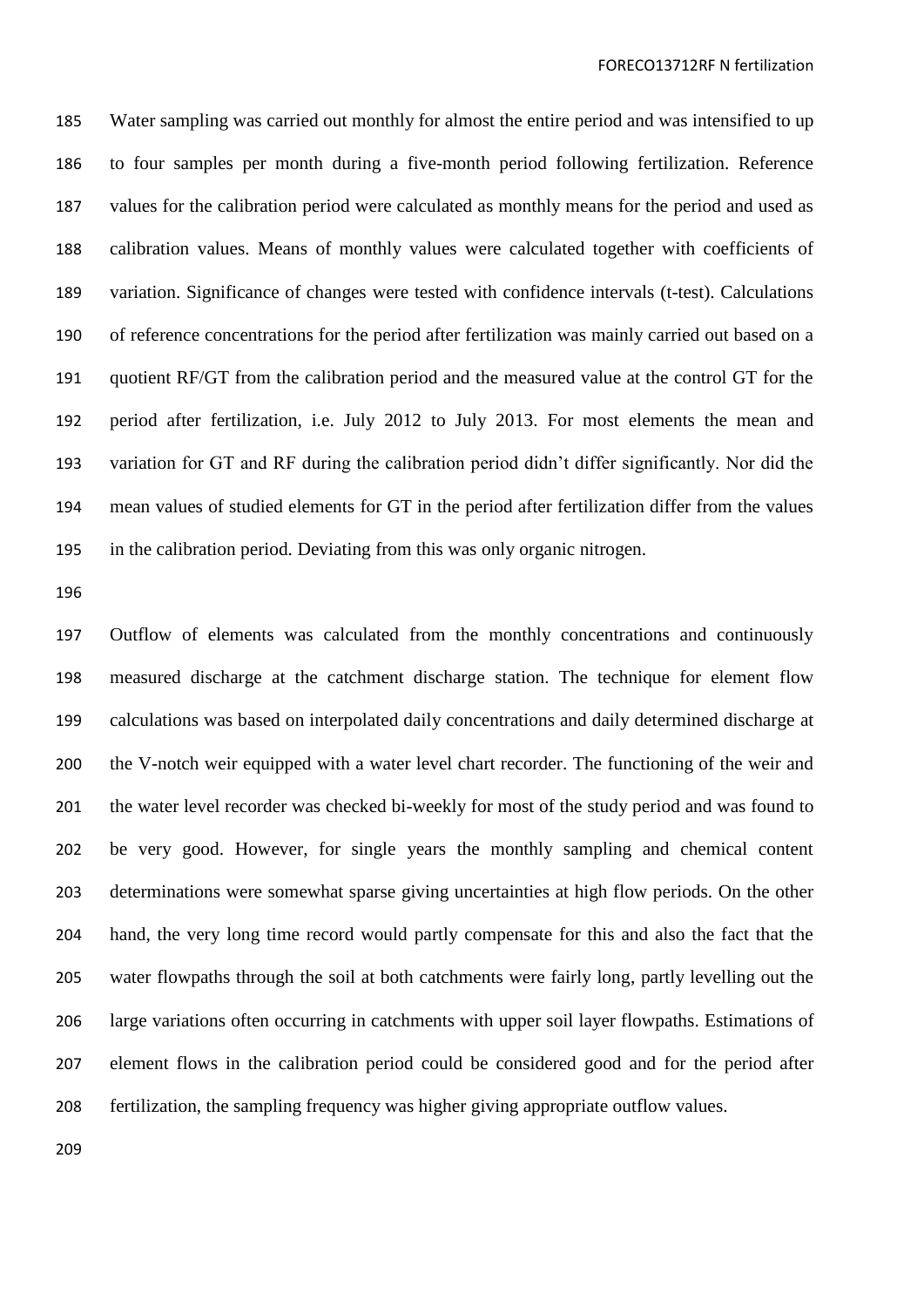Chemical analyses were carried out by laboratories at SLU, Uppsala, using standardized techniques according to SWEDAC (Swedish Board for Accreditation and Conformity Assessment). For the elements presented in this paper, pH was measured with combination electrodes, base cations with optical ICP OES (inductively coupled plasma-optical emission spectrometry), anions with ion chromatography (Dionex ICS 1100) and total N mainly by persulphate digestion and later by combustion (SS-EN 12260:2004). Boron was analysed with 216 digestion in  $0.5\%$  HNO<sub>3</sub> and measurement in ICP-MS (inductively coupled plasma-mass spectrometry).

### *2.3 Precipitation*

 Daily precipitation values in the RF catchment were calculated from measured values at Avesta national climate station, 23 km to the SSW. The precipitation regime (monthly and annual sums) was classified according to Eriksson (1979) based on precipitation series from 1944 to June 2013.

 Mean annual precipitation sum in the RF catchment during 1987-2012 was almost 690 mm (range 520 mm in 1995 to 879 mm in 2000). In the year 2012 the precipitation was 858 mm. During the one year period July 2012-June 2013, the precipitation sum was 782 mm, but in March 2013 it was extremely low (1.6 mm), while in the period April-September 2012 it was extremely high (560 mm).

*2.4 Discharge*

 As the catchment area is rather small (45 ha), the average discharge is only a few litres per second and there is commonly no flow at all during dry periods. Consequently, long periods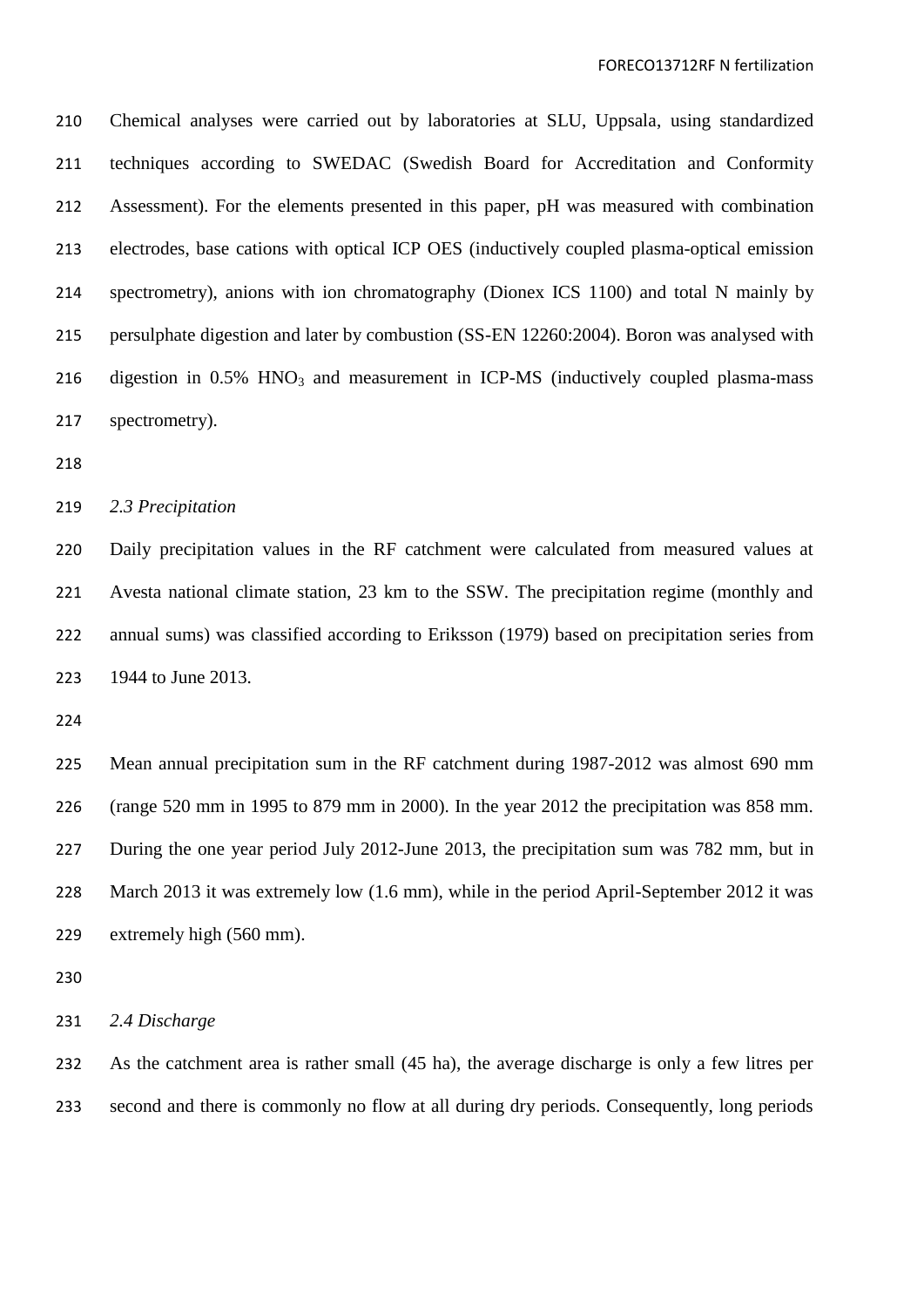(1 week up to 4 months) of no stream flow were occasionally observed during summer and early autumn.

237 After heavy rain or large snow-melt events, the peak flow sometimes exceeded 5 mm per day. Discharge usually stayed low because of relatively great soil depth, large groundwater reservoirs and a deep unsaturated soil water zone within most of the catchment area. However, after heavy rainfall in July 2012, discharge reached 19.1 mm during one day.

 The annual (January-December) discharge in the RF catchment during 1987-2012 varied from 98 mm to 457 mm (mean 231 mm). In the control GT catchment, annual discharge during 1987-2012 was on average about 50 mm higher than in the RF catchment, mainly due to very high annual flow (583 mm) during the year 2000. However, after 2004 the annual discharge pattern was very similar in the RF and GT catchments, with discharge values during the one year period July-June of on average 228 mm (range 30-476 mm, the highest value between July 2012 and June 2013). Such high values should statistically occur only once every 100 years. Compared with mean monthly runoff discharge values, monthly discharge during July-249 October 2012 was very high. The discharge pattern in the RF and GT catchments during this period was rather similar (Fig. 2).

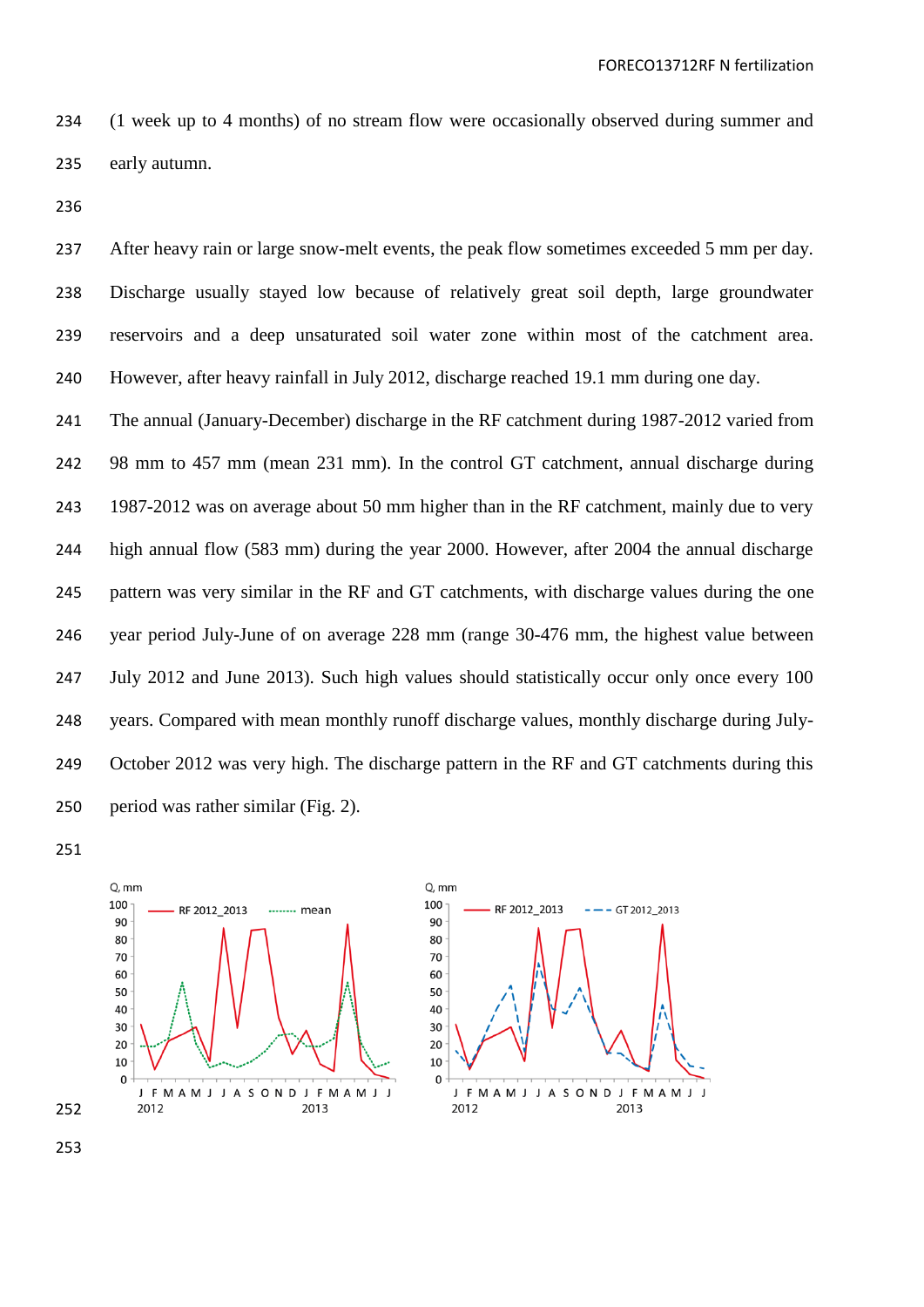| 254 | Figure 2. Monthly discharge (Q) January 2012-July 2013 in the Risfallet (RF) catchment      |
|-----|---------------------------------------------------------------------------------------------|
| 255 | compared with: (Left) long-term mean monthly discharge 1987-2012 (green short dashed        |
| 256 | line) in the RF catchment and (right) monthly discharge (2012-2013) in the Gusseltjärn (GT) |
| 257 | catchment (blue dashed line). Fertilization at end of June 2012 ( $\downarrow$ ).           |

## **3. Results**

### *3.1 Concentration of elements in surface water*

 Estimations of background concentrations in the surface water of the RF catchment were made from the correlations of the control GT catchment and the RF catchment for the calibration period and the control GT values for the period January 2012 to July 2013. The first half year in 2012 was before fertilization and the estimations could be compared to the measured values for the RF catchment. Agreement between estimated and measured values was good (Fig. 3 and 4). In July 2012, the effects of fertilization (June 2012) were obvious, as could generally be seen (Fig. 3 and 4). The main focus of the results was on nitrogen but additional elements, Ca, Mg and B, applied with the fertilizer also attracted considerable interest.

## *3.1.1 Nitrogen*

273 Fertilization was carried out with ammonium-nitrate, and nitrate  $(NO_3)$  in particular was leached to surface waters since it is an easily moveable ion and may also be added from 275 oxidation of ammonium (NH<sub>4</sub>). The highest nitrate concentration (one occasion 8.2 mg  $L^{-1}$ ) was observed already in the first month after fertilization, in July 2013, compared with 277 summer values in the reference period of 0.05 mg  $L^{-1}$  and a highest value in the 25-year 278 period before fertilization of 0.3 mg  $L^{-1}$  on a few occasions, but generally below 0.1 mg  $L^{-1}$ .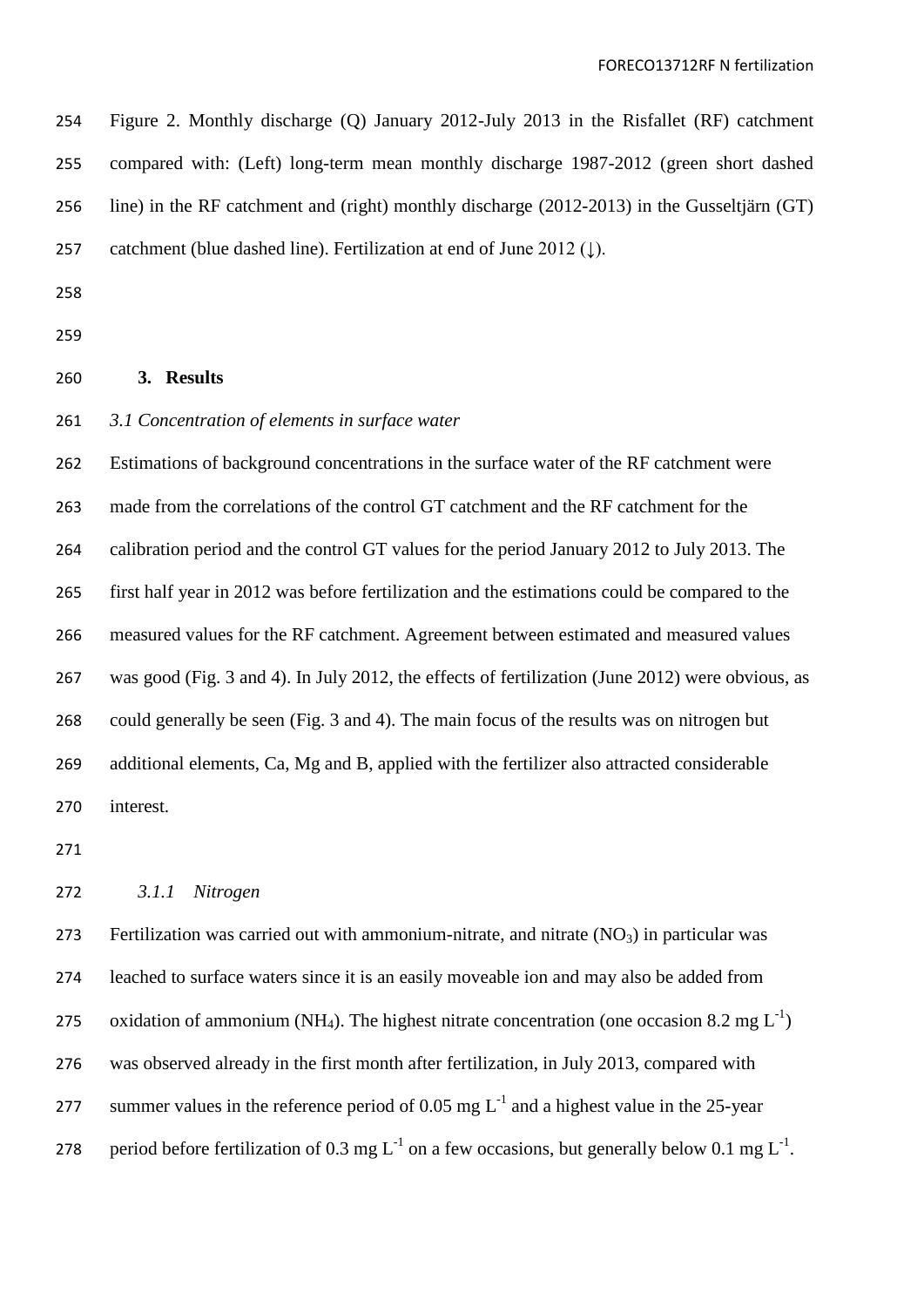279 For the full one-year period after fertilization, the mean concentration was 3.25 mg  $L^{-1}$ ,

- 280 compared with a calculated unfertilized value of 0.14 mg  $L^{-1}$  and a mean value for the total
- 281 25-year reference period of 0.055 mg  $L^{-1}$ , i.e. a 59-fold higher value (Table 3). High NO<sub>3</sub>-N
- 282 concentrations occurred especially for the first six months after fertilization (Fig. 3).

283

284 The fertilizer applied contained equal amounts of the inorganic  $NO_3-N$  and  $NH_4-N$ , but  $NO_3$ 285 constituted the largest amount exported. In fact,  $NO_3$  made up 91% of the total N leached and the losses reached 19.8 kg ha<sup>-1</sup> yr<sup>-1</sup>, which is an increase for the one-year period of 19.5 kg ha<sup>-1</sup> 286 287  $\frac{1}{1}$  yr<sup>-1</sup>. It was the first five months after fertilization that dominated the excess outflow (Fig. 3). 288

289 Ammonium-nitrogen, NH4-N, was also added with the fertilizer and the concentration in 290 stream water increased to 0.30 mg  $L^{-1}$ , but only during the first two months. However, there 291 was a significant over 10-fold increase in these two months, while for the year after 292 fertilization the mean increase was only 0.05 mg  $L^{-1}$ , i.e. 3-fold the unfertilized value (Table 293 3). In January 2013, there was a less high peak of 0.14 mg  $L^{-1}$  when actually the calculated 294 unfertilized concentration was 0 mg  $L^{-1}$  (Fig. 3). The very highest concentration observed on a 295 single sampling event was 0.84 mg  $L^{-1}$  in July 2012, when a value of 0.01 mg  $L^{-1}$  could be 296 expected in unfertilized conditions.

297

298 Leaching of NH<sub>4</sub>-N was not as high as  $NO_3-N$  leaching, but reached a peak in the first month 299 after fertilization (Fig. 3). The total NH<sub>4</sub>-N outflow for the first year was 0.6 kg ha<sup>-1</sup> yr<sup>-1</sup>, 15-300 fold the background value (Table 4).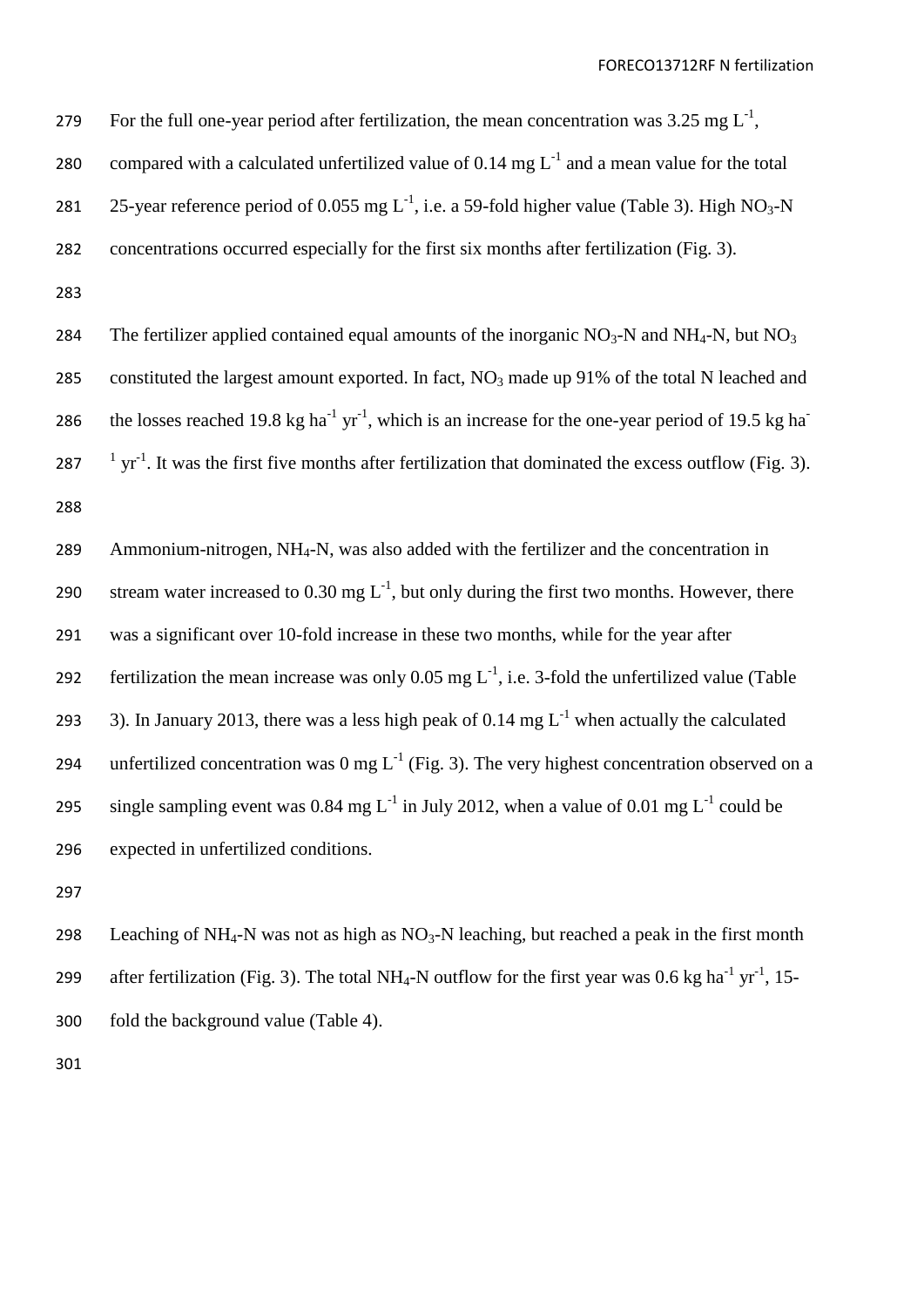



304 Figure 3. (Top row) Mean monthly stream water nitrate-nitrogen  $(NO<sub>3</sub>-N)$  concentration (left) 305 and (right)  $NO_3$ -N outflow (mg m<sup>-2</sup> month<sup>-1</sup>) measured (meas, solid line) in the outlet from the 306 RF catchment in the period January 2012-July 2013 compared with calculated unfertilized 307 conditions (calc, broken line). Fertilization at end of June 2012 (↓). Second row, 308 corresponding graphs for ammonium-nitrogen  $(NH_4-N)$ .

310 Total nitrogen is composed of organic and inorganic nitrogen. For Swedish waters in a 311 forested landscape such as the RF catchment, the organic form dominates, representing 75- 312 85% for the two catchments studied. In the reference GT catchment stream water,  $N_{\text{org}}$  was 313 83% for the 25-year calibration period and 68% in the one-year period after fertilization. In 314 the RF catchment stream water  $N_{org}$  made up 81% for the reference period, but reached only 315 slightly over 5% in the post-fertilization period. Instead  $NO<sub>3</sub>-N$  dominated, with 94% of the 316 total nitrogen content (Table 3), while the  $N_{org}$  content remained on fairly stable levels (0.2-317 0.3 mg  $L^{-1}$ ).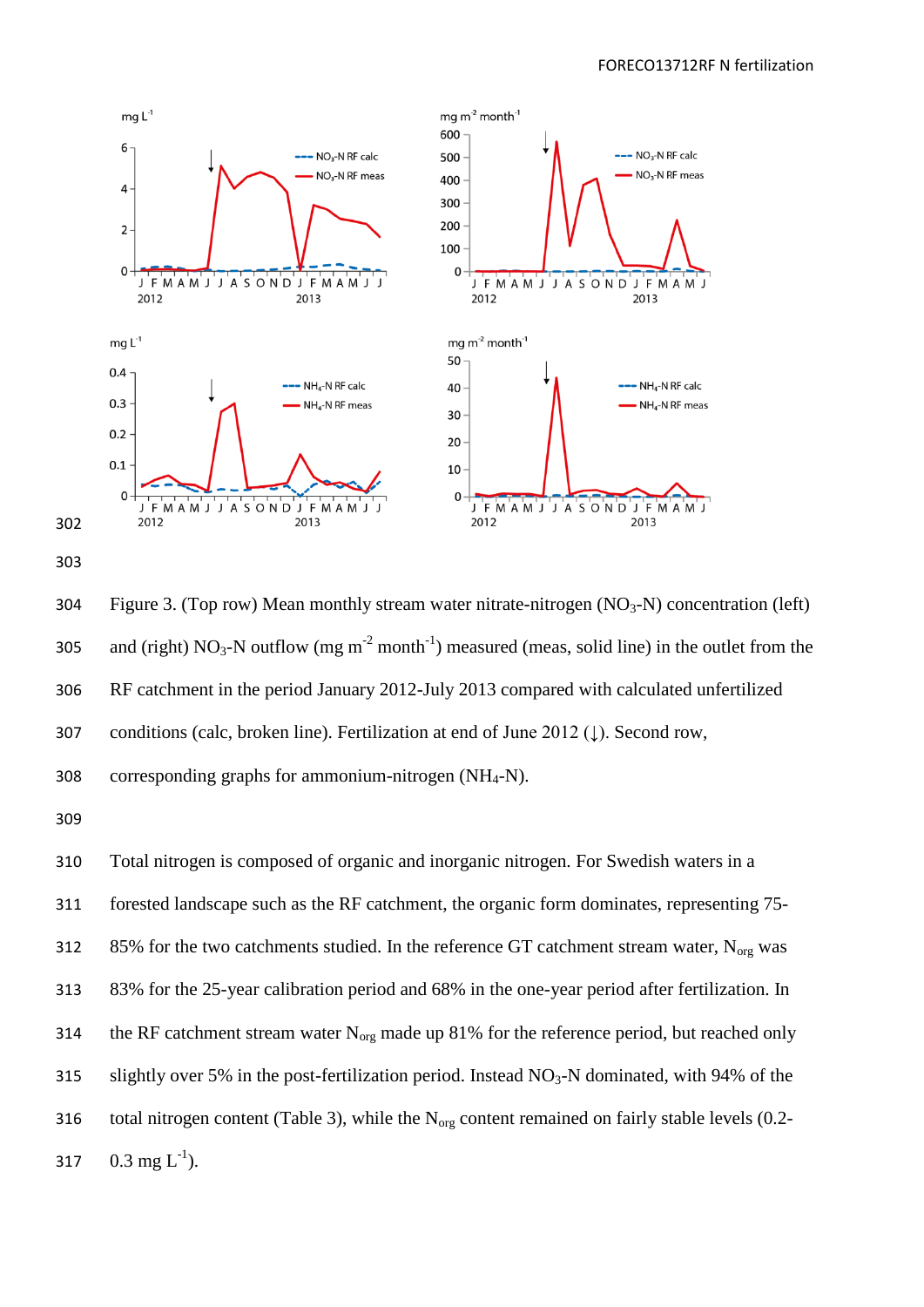319 Total nitrogen, N<sub>tot</sub>, was on average 0.37 mg  $L^{-1}$  in unfertilized condition and the mean for the 320 first year after fertilization was 3.45 mg  $L^{-1}$ , i.e. an increase of 3.1 mg  $L^{-1}$  compared with the 321 calculated unfertilized concentration (Table 3). The very highest concentration observed in a 322 single sample was  $9.5 \text{ mg } L^{-1}$  in July and the calculated mean unfertilized value in that period 323 was 0.5 mg  $L^{-1}$ . However, the very highest concentration during the reference period was 2 324 mg  $L^{-1}$  but values over 0.7 mg  $L^{-1}$  only occurred three times in that 25-year long period and 325 could be considered uncertain. The  $N_{\text{tot}}$  peak was reached in July 2012 and from then the 326 concentration decreased in the rest of the one-year period to 2 mg  $L^{-1}$  in July 2013, with a 327 very low concentration  $(<1$  mg  $L^{-1}$ ) in January 2013 (Fig. 4).

328

329 Total nitrogen outflow in the first year after fertilization was 21.7 kg ha<sup>-1</sup> and NO<sub>3</sub>-N made up 330 91% and NH4-N less than 3%, leaving about 6% as organic nitrogen (Table 4). The excess 331 amount of N exported reached 20.8 kg ha<sup>-1</sup> for the first year, which represented 14% of the 332 amount of N applied. Nitrate showed similar patterns to  $N_{tot}$  as nitrate made up most of the 333 total nitrogen, while  $NH_4$  only showed a short peak in the first month after fertilization (Fig. 334 3).

335

336 Table 3. Stream water pH and concentrations  $(mg L^{-1})$  of elements in the control Gusseltjärn (GT) catchment and the fertilized Risfallet (RF) catchment in the reference period 1987-2011 and after fertilization in June 2012, from July 2012 to July 2013. Differences between measured and calculated concentrations for RF presented as 'diff' together with significance level (sign.). CV = coefficient of variation.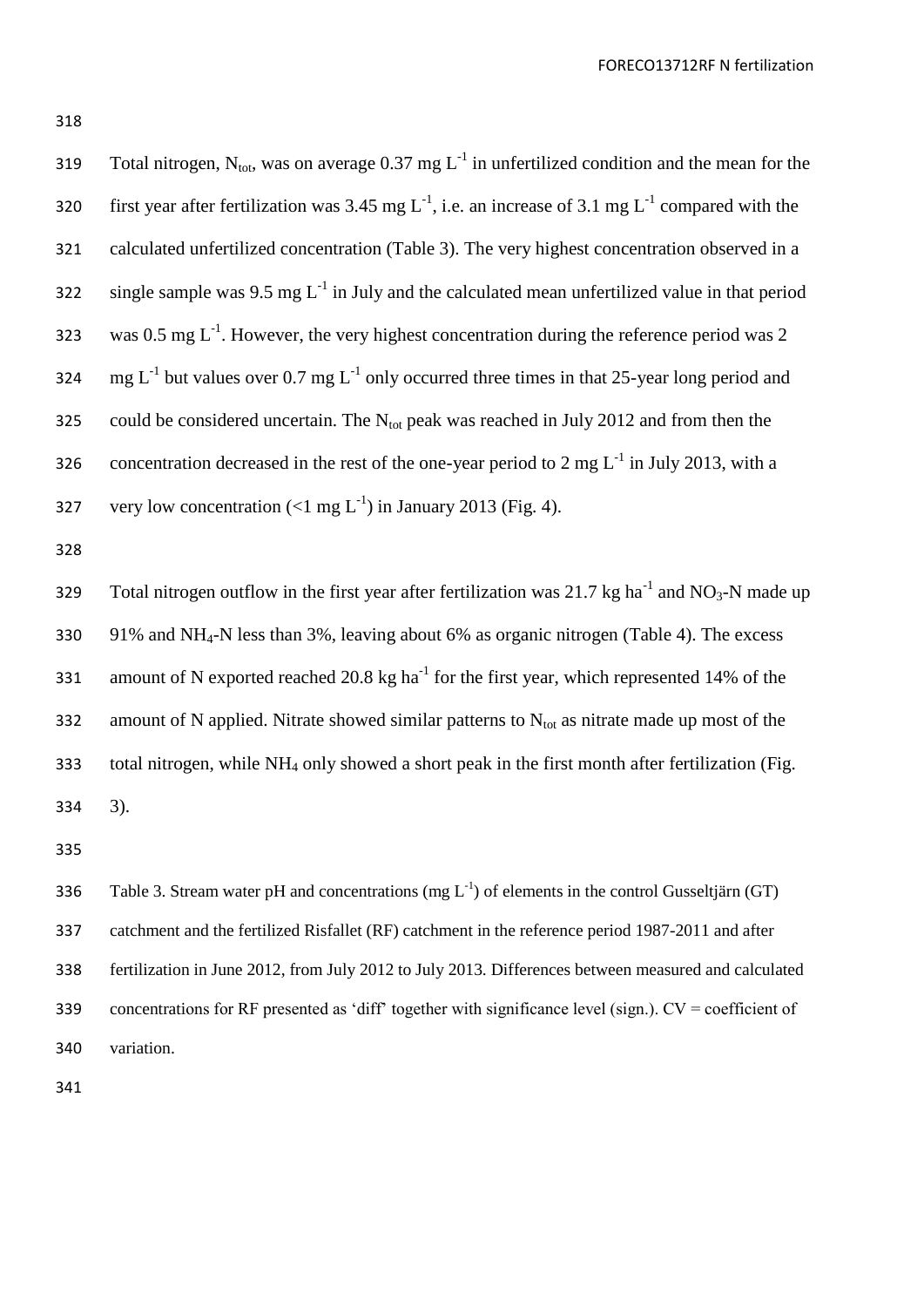|                    |            | <b>GT</b><br>before   | GT after                      | RF<br>before  | RF calc                       | RF meas                       | RF diff | RF<br>diff | sign.      |
|--------------------|------------|-----------------------|-------------------------------|---------------|-------------------------------|-------------------------------|---------|------------|------------|
|                    |            | 1987-<br>2011         | July2012-<br><b>July 2013</b> | 1987-<br>2011 | July2012-<br><b>July 2013</b> | July2012-<br><b>July 2013</b> |         | $\%$       |            |
| pH                 | CV         | 5.78<br>1.4           | 5.96<br>3.3                   | 5.77<br>1.9   | 5.95<br>3.3                   | 5.71<br>5.4                   | $-0.24$ |            | no         |
| Na                 | ${\rm CV}$ | 1.53<br>8             | 1.61<br>9                     | 2.22<br>6     | 2.35<br>9                     | 3.09<br>$\overline{7}$        | 0.74    | 31         | $\ast\ast$ |
| $\bf K$            | CV         | 0.35<br>14            | 0.39<br>52                    | 0.38<br>17    | 0.42<br>52                    | 0.63<br>17                    | 0.21    | 50         | $\ast$     |
| Ca                 | <b>CV</b>  | 1.6<br>9              | 1.5<br>11                     | 3.0<br>9      | 2.9<br>12                     | 4.9<br>16                     | 2.0     | 71         | $**$       |
| Mg                 | CV         | 0.33<br>10            | 0.34<br>$10\,$                | 0.59<br>11    | 0.59<br>10                    | 1.07<br>14                    | 0.48    | 81         | $\ast\ast$ |
| Cl                 | CV         | 1.1<br>$\overline{7}$ | 1.13<br>16                    | 1.64<br>9     | 1.68<br>19                    | 1.55<br>24                    | $-0.13$ | $-8$       | $\rm no$   |
| $NO3-N$            | CV         | 0.037<br>71           | 0.065<br>22                   | 0.054<br>78   | 0.14<br>78                    | 3.25<br>45                    | 3.11    | 2221       | ***        |
| $NH_4-N$           | <b>CV</b>  | 0.011<br>54           | 0.018<br>47                   | 0.013<br>80   | 0.028<br>47                   | 0.07<br>114                   | 0.042   | 154        | $\rm no$   |
| $N_{\mathrm{org}}$ | <b>CV</b>  | 0.25<br>23            | 0.17<br>28                    | 0.3<br>32     | 0.26<br>8                     | 0.19<br>94                    | $-0.07$ | $-27$      | $\rm no$   |
| $N_{\text{tot}}$   | CV         | 0.3<br>18             | 0.25<br>14                    | 0.37<br>24    | 0.32<br>14                    | 3.45<br>40                    | 3.13    | 978        | $\ast$     |

343 *3.1.2 pH and base cations*

 Fertilization had only a minor influence on pH, with an initial decrease of about 0.5 pH-units, i.e. from pH ~6 to pH 5.5 (Fig. 4). For the full one-year period after fertilization, the pH was 0.2 units lower than calculated for the unfertilized conditions (Table 3), but with small and insignificant changes in the last 6 months, i.e. January-June 2013.

348

349 Outflow of protons increased by 2.1 mg m<sup>-2</sup> yr<sup>-1</sup> in RF after fertilization (Table 4). There was 350 a strong initial peak during the first month after fertilization, which relates to several 351 processes, e.g. exchange of soil adsorbed protons, oxidation of NH4, high groundwater levels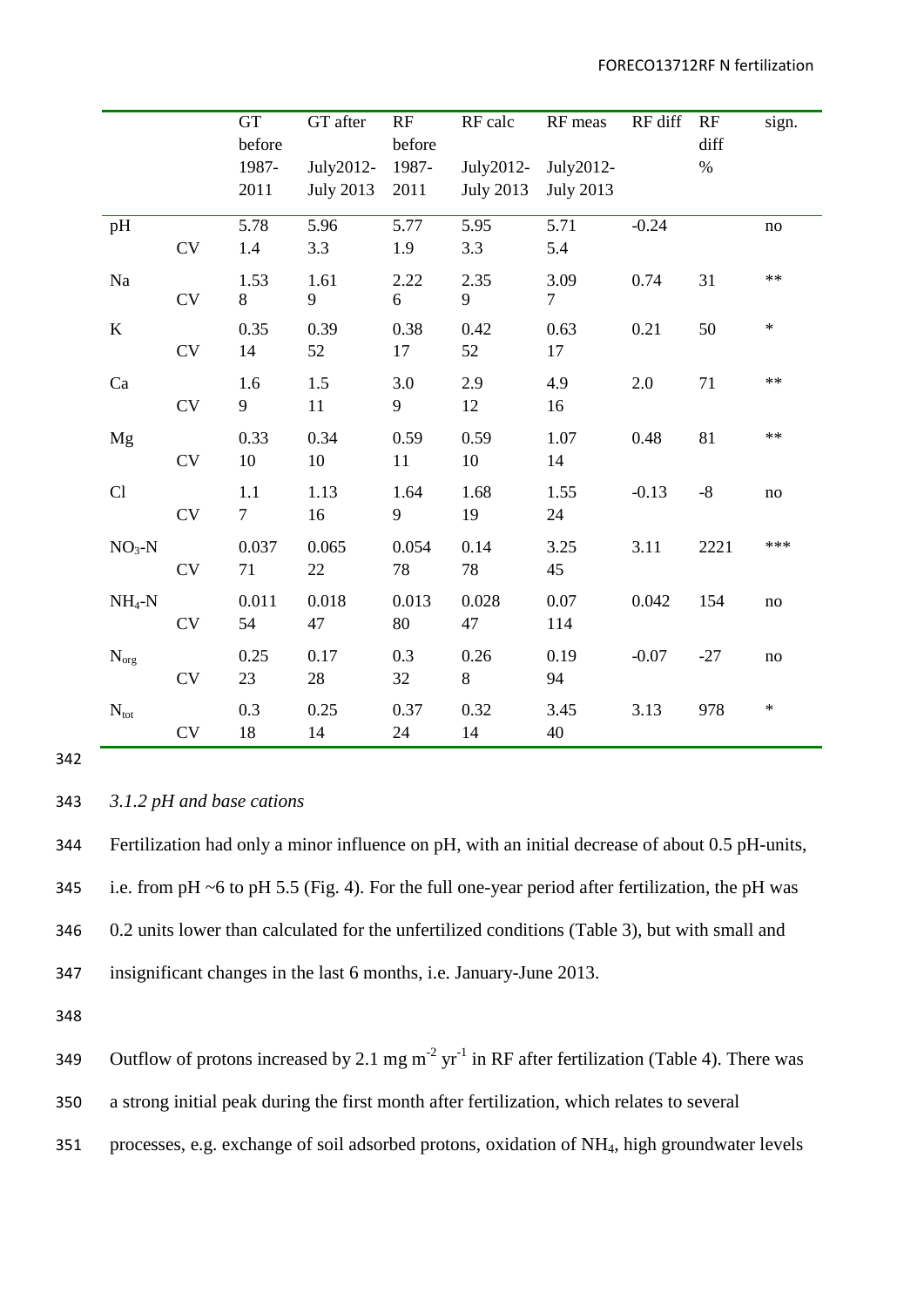352 and high discharge (Fig. 2). Compared with the control, the increase in  $H^+$  flow was 353 considerable, 1 mg m<sup>-2</sup> month<sup>-1</sup>, which was 10 times the calculated unfertilized flow (Table 354 4).

355

| 356 | The fertilizer used included dolomite, furnishing additional Ca and Mg. Both elements                                  |
|-----|------------------------------------------------------------------------------------------------------------------------|
| 357 | increased in stream water after fertilization. Mean Ca concentration during the 15 years before                        |
| 358 | fertilization was 3.0 mg $L^{-1}$ and in the period after fertilization 4.9 mg $L^{-1}$ . This can be                  |
| 359 | compared with the calculated unfertilized concentration of 2.9 mg $L^{-1}$ , i.e. a mean increase of                   |
| 360 | 2.0 mg $L^{-1}$ (Table 3). In the short period July-October 2012, the four months after fertilization,                 |
| 361 | the Ca concentration was 5.7 mg $L^{-1}$ , compared with the unfertilized value of 3.0 mg $L^{-1}$ , i.e.              |
| 362 | 2.7 mg $L^{-1}$ higher. Later, the difference was smaller (Fig. 4).                                                    |
| 363 |                                                                                                                        |
| 364 | Fertilization increased the outflow of Ca from the RF catchment by 18 kg ha <sup>-1</sup> yr <sup>-1</sup> (224%),     |
| 365 | compared with the calculated unfertilized runoff of 8 kg ha <sup>-1</sup> yr <sup>-1</sup> (Table 4). The increased Ca |
| 366 | outflow represented 82% of the amount of Ca applied in June 2012. The pattern with high                                |
| 367 | outflow during the first five months was similar to that observed for several other elements                           |
| 368 | $(Fig 4)$ .                                                                                                            |
| 369 |                                                                                                                        |
| 370 | The mean Mg concentration before fertilization was 0.59 mg $L^{-1}$ , which was also the                               |
| 371 | calculated unfertilized value. In the first year after fertilization, the 1.5-year mean was 1.1 mg                     |
| 372 | $L^{-1}$ , i.e. 0.5 mg $L^{-1}$ higher (Table 3). The highest sample value was 1.7 mg $L^{-1}$ in July 2012            |
| 373 | compared with calculated unfertilized value of 0.6 mg $L^{-1}$ , i.e. a 1.1 mg $L^{-1}$ (1.8-fold) higher              |
| 374 | value. As for Ca, the change decreased in the latter part of the study period (Fig. 4).                                |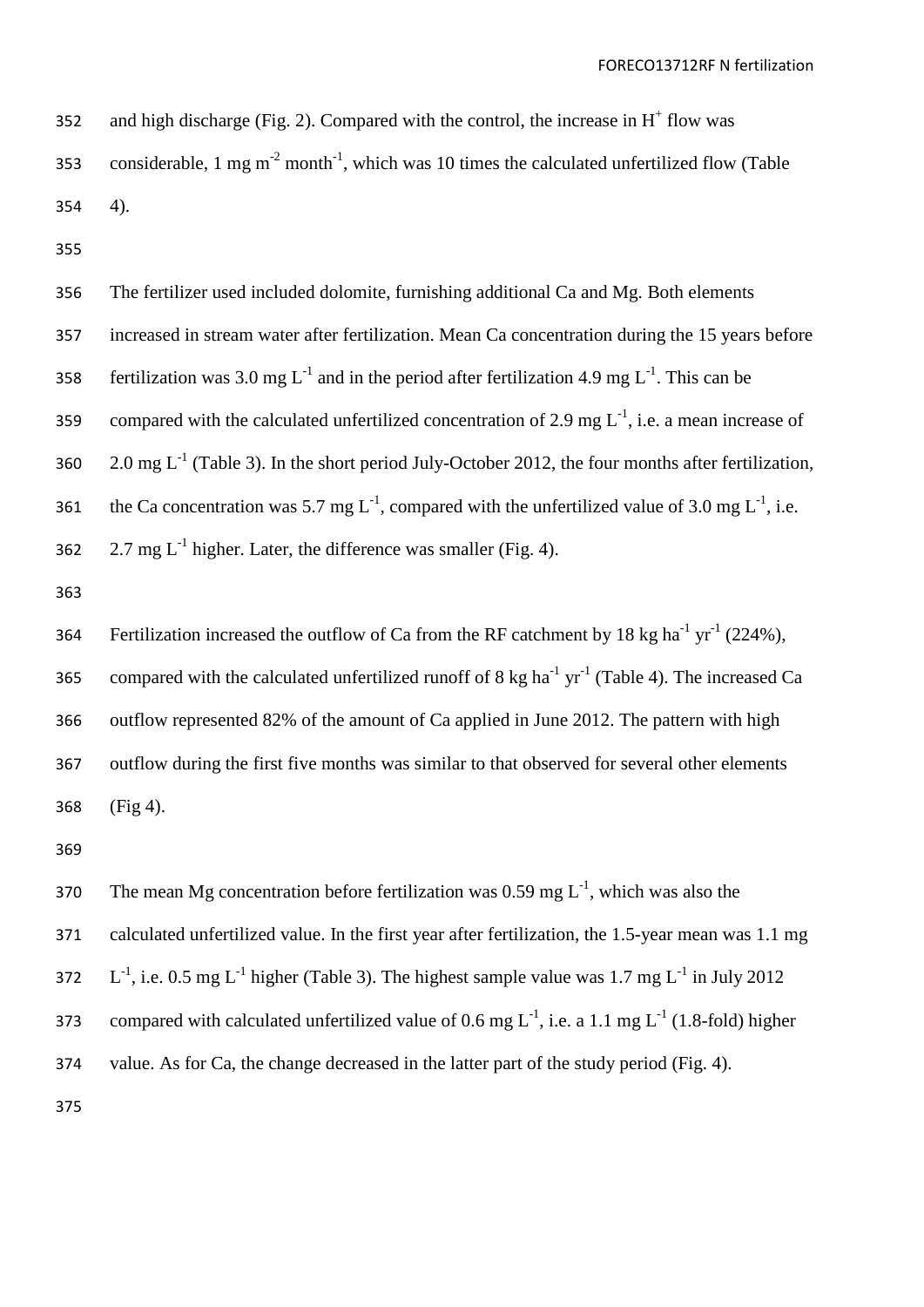376 Mg was also applied with the fertilizer, at a rate of 12 kg ha<sup>-1</sup>, and excess outflow of Mg was 377 observed. Background flow was  $\sim$ 1.5 kg ha<sup>-1</sup> yr<sup>-1</sup> but in the first full year after fertilization it 378 reached 5.6 kg ha<sup>-1</sup> yr<sup>-1</sup>, i.e. an increase of 4 kg ha<sup>-1</sup> yr<sup>-1</sup> or 255% (Table 4). The excess 379 outflow occurred during the whole year, but was most pronounced in the first five months 380 after fertilizer application and at spring flood in 2013.

381

382 The addition of elements by fertilization, especially Ca and Mg, influences other elements in 383 the soil. For example, the base cations sodium (Na) and potassium (K) enter into solution and 384 show higher values, and cause more export. The mean Na concentration in the period before 385 fertilization was 2.2 mg  $L^{-1}$  and after it was 3.1 mg  $L^{-1}$ , compared with a calculated 386 unfertilized value of 2.3 mg  $L^{-1}$ , i.e. an increase of 0.8 mg  $L^{-1}$  or 31% (Table 3). The largest change occurred around three months after fertilization, in September, and reached 3.7 mg L-387 388 <sup>1</sup>, compared with 2.3 mg  $L^{-1}$  as unfertilized (Fig. 4).

389

390 Sodium was not applied with the fertilizer but was still influenced by fertilizer application and 391 showed similar patterns to Ca and Mg, with excess outflow from the catchment. For Na, the 392 excess amount was  $8 \text{ kg ha}^{-1} \text{ yr}^{-1}$  (Table 4).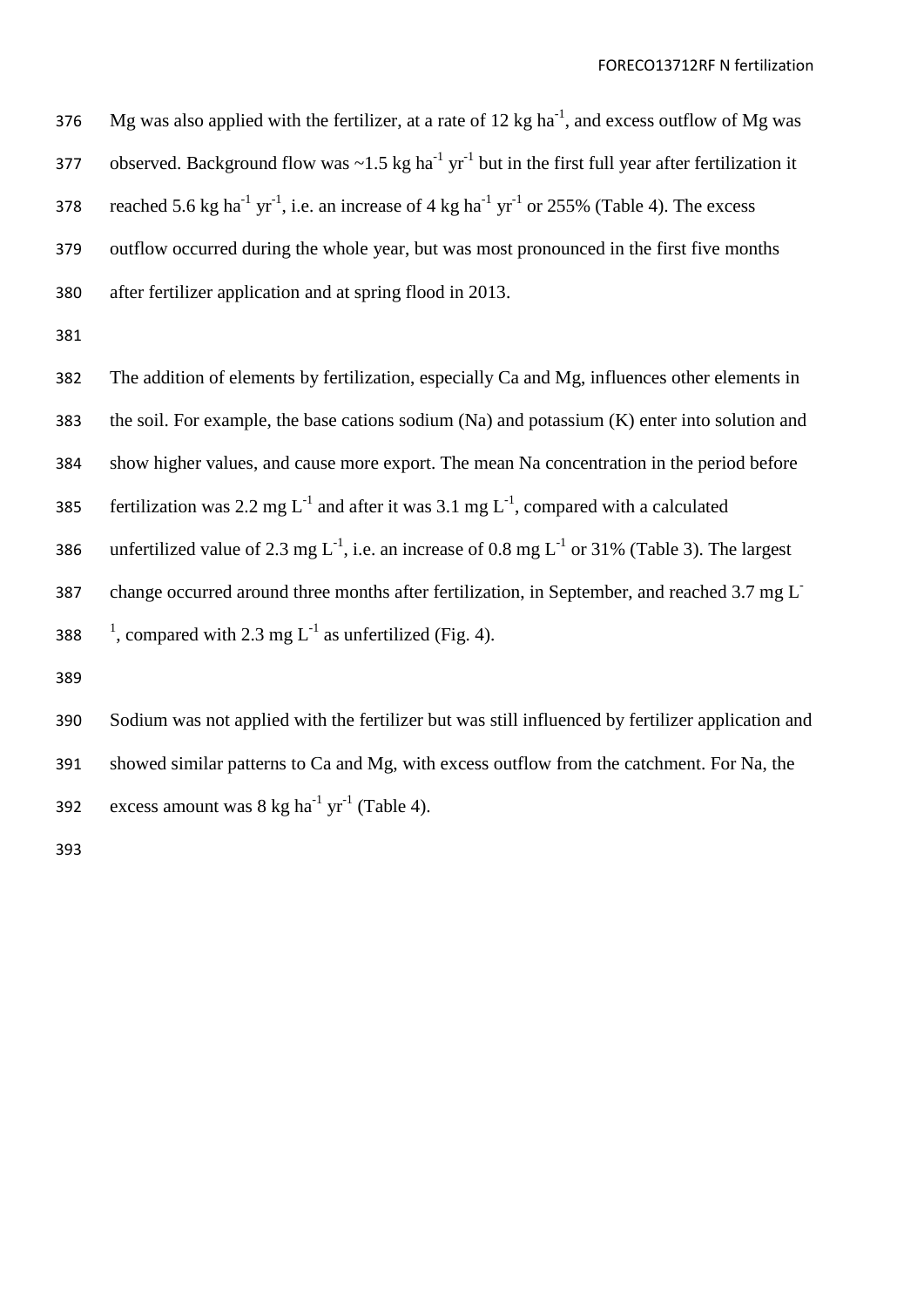

396 Figure 4. Mean monthly stream water pH and concentrations (mg  $L^{-1}$ ) of total nitrogen (N<sub>tot</sub>), calcium (Ca), magnesium (Mg), sodium (Na), potassium (K), chloride (Cl) and boron (B) measured (meas) in the surface water outlet from the RF catchment in the period January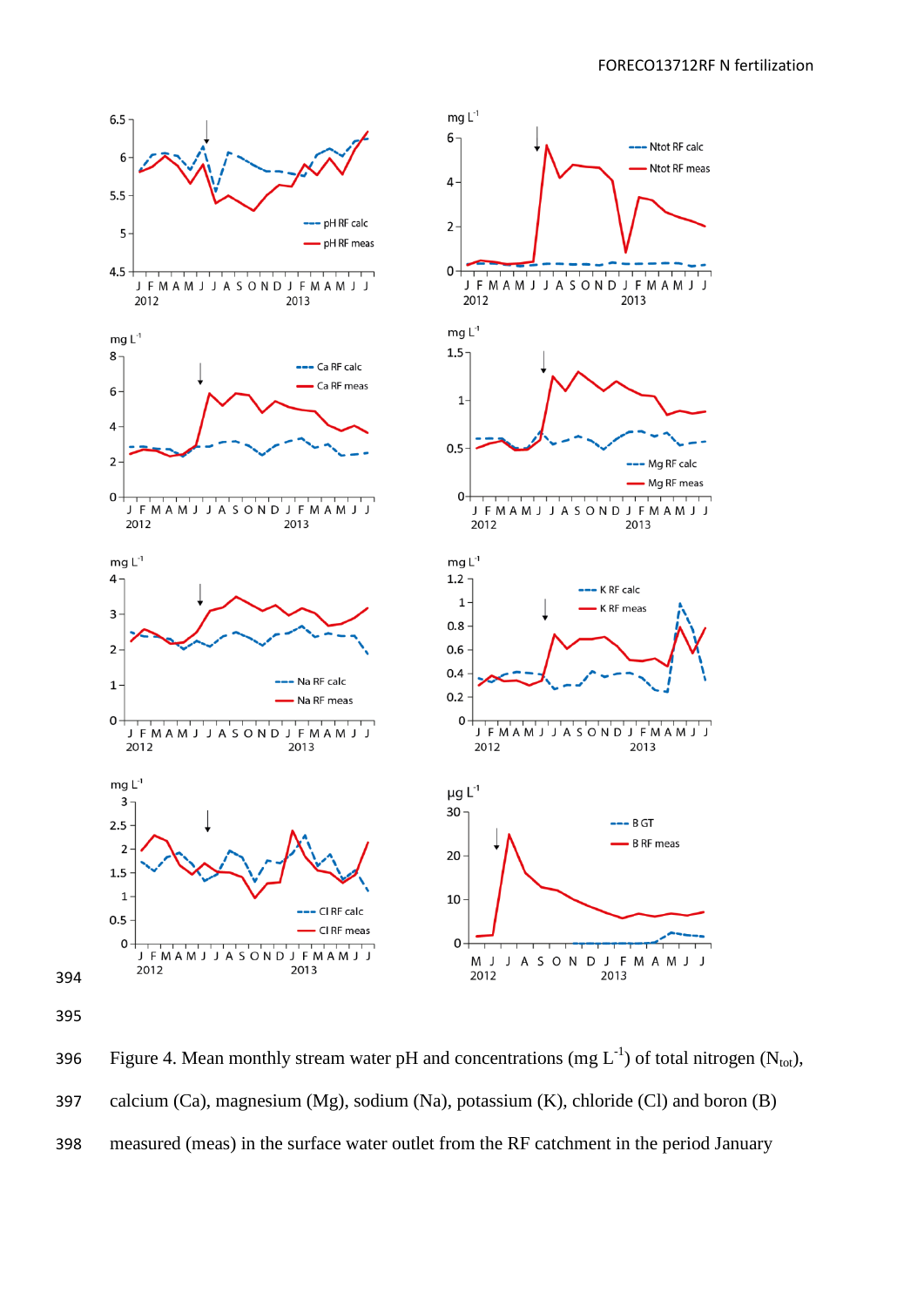2012-July 2013 compared with calculated unfertilized conditions (calc). Fertilization at end June 2012 (↓). Analyses of B in stream water samples from RF catchment started in May

2012 and from the control catchment (GT) in November 2013.

 Potassium was also influenced by fertilization, with a mean value for the first year after 404 fertilization of 0.63 mg L<sup>-1</sup>, compared with 0.4 mg L<sup>-1</sup> for the reference period and also as calculated for unfertilized conditions (Table 3). This represented a 50% increase in the K concentration. For the first six months after fertilization, the changes in concentration were 407 fairly stable (0.3-0.4 mg  $L^{-1}$  higher values), but later the difference decreased (Fig 3). At the end of the first year after fertilization, in May-June 2013, high concentrations were observed both in the control area and in RF catchment stream water.

 Potassium was not applied with the fertilizer but was still influenced by fertilizer application and showed similar patterns to Ca and Mg, with excess outflow from the catchment. For K, 413 the excess amount was 2 kg ha<sup>-1</sup> yr<sup>-1</sup> (Table 4).

*3.1.3. Chloride, Cl and boron (B)*

 Anions, such as chloride, are also influenced by increased concentrations of cations, but the 417 concentration of chloride (Cl) was 0.1 mg  $L^{-1}$  lower for the first year after fertilization. However the monthly changes were very small and insignificant (Table 3) and actually for the 419 very first months the concentrations were up to 0.5 mg  $L^{-1}$  lower (Fig. 4).

421 Background outflow of Cl was somewhat higher from the RF catchment  $(3.6 \text{ kg ha}^{-1} \text{ yr}^{-1})$ 

422 compared with the GT catchment  $(2.7 \text{ kg ha}^{-1} \text{ yr}^{-1})$ . The calculated unfertilized outflow was

423 2.8 kg ha<sup>-1</sup> yr<sup>-1</sup>, but reached 6.7 kg ha<sup>-1</sup> yr<sup>-1</sup> from the fertilized RF catchment. This was a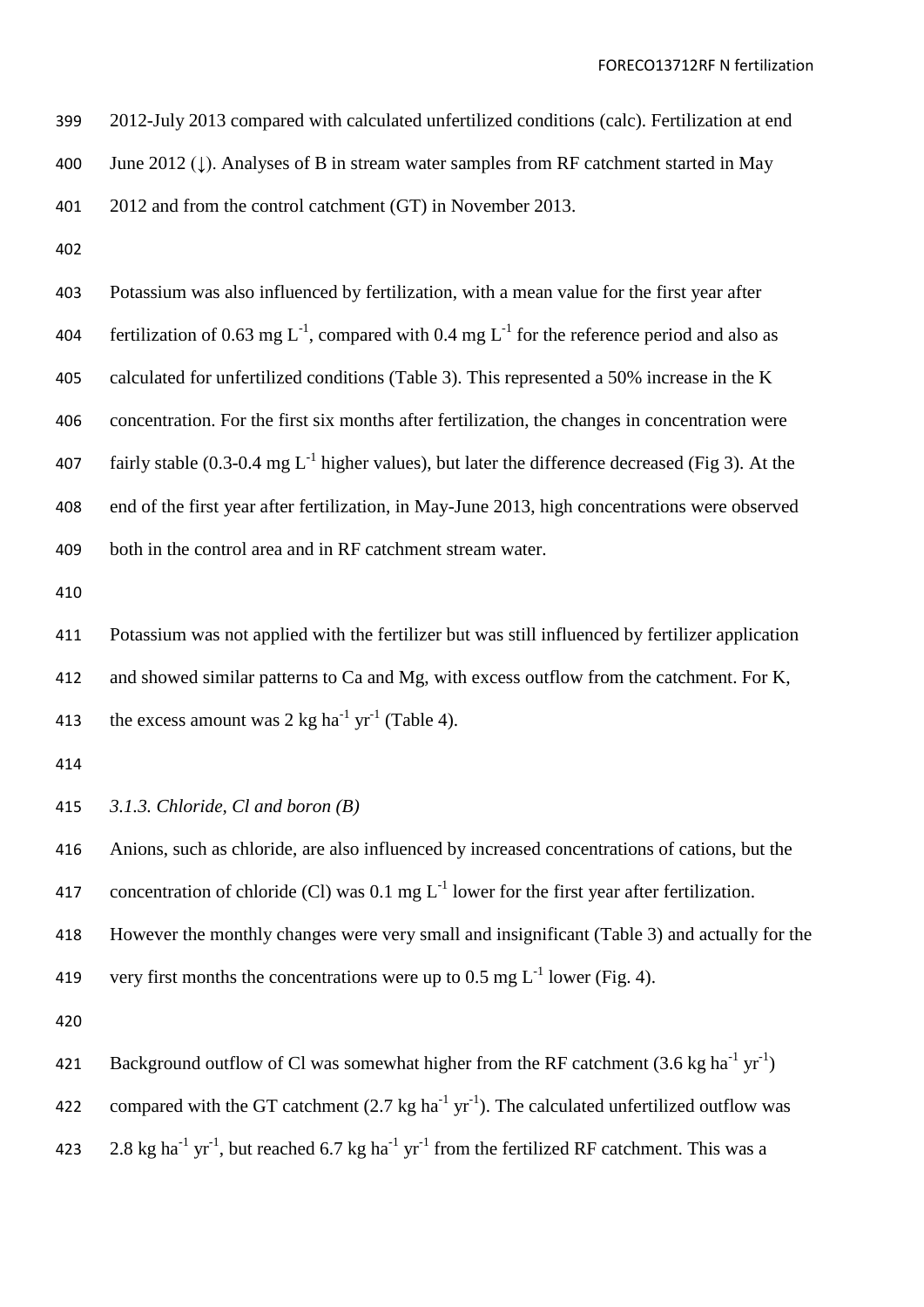| 424 | considerable increase (Table 4). It was mainly the first five months after fertilization and                        |
|-----|---------------------------------------------------------------------------------------------------------------------|
| 425 | April 2013 that showed high flows.                                                                                  |
| 426 |                                                                                                                     |
| 427 | Concentration of B in the control (GT) catchment was low, 0-2.4 $\mu$ g L <sup>-1</sup> and for a few months        |
| 428 | before fertilization in the RF catchment it was $\sim$ 1.8 µg L <sup>-1</sup> . After fertilization, a rapid change |
| 429 | in concentrations occurred and reached a maximum of 43 $\mu$ g L <sup>-1</sup> after one month. The mean            |
| 430 | concentration for the first five months was 16 $\mu$ g L <sup>-1</sup> , after which the B concentration levelled   |
| 431 | out at 5-6 $\mu$ g L <sup>-1</sup> (Fig. 4).                                                                        |
| 432 |                                                                                                                     |
| 433 | Estimated export of B during the first year after fertilization was 0.06 kg ha <sup>-1</sup> , compared with        |
| 434 | the 1 kg ha <sup>-1</sup> applied, i.e. 6%. Background outflow of B was estimated to be 0.005 kg ha <sup>-1</sup> . |
| 435 |                                                                                                                     |
| 436 | 3.1.4. Element outflow                                                                                              |
| 437 | Outflow of nitrogen, especially nitrate increased during the one-year period after fertilization,                   |
| 438 | i.e. July 2012-June 2013. Organic nitrogen decreased (Table 4). The outflow patterns for most                       |
| 439 | elements were fairly similar and strongly influenced by the discharge from the catchments as                        |
| 440 | $NO3$ -N outflow illustrates (Fig. 3). Outflow of other chemical elements from the two                              |
| 441 | catchments showed decreased acidity export and increased flow of base cations and Cl (Table                         |
| 442 | 4).                                                                                                                 |
|     |                                                                                                                     |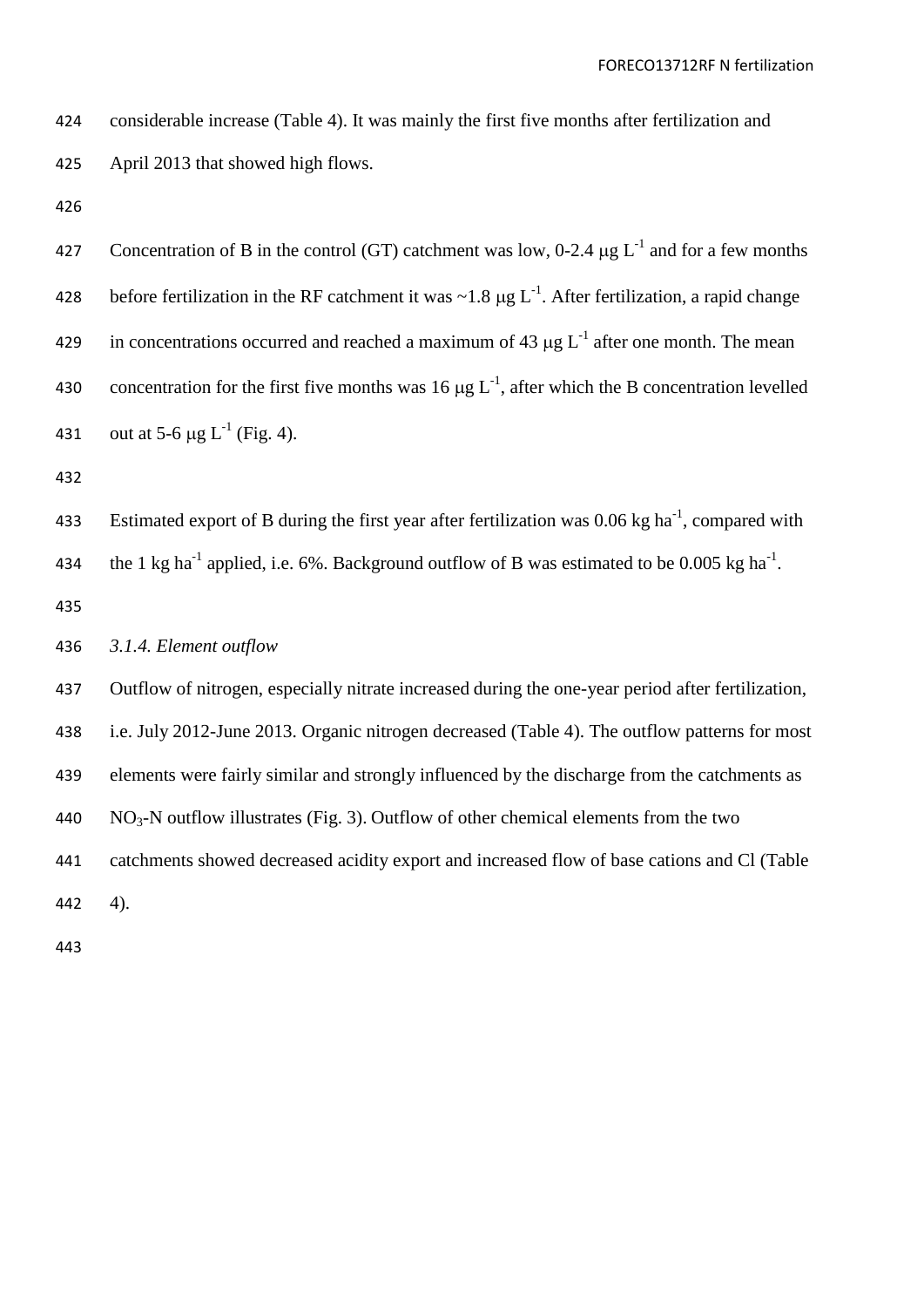445 Table 4. Outflow of elements (kg ha<sup>-1</sup> yr<sup>-1</sup>; for H<sup>+</sup> mg m<sup>-2</sup> yr<sup>-1</sup>) before and in the one-year period after

| 446 |  | fertilization (July 2012-June 2013) from the control Gusseltjärn (GT) catchment and the fertilized |
|-----|--|----------------------------------------------------------------------------------------------------|
|-----|--|----------------------------------------------------------------------------------------------------|

- 447 Risfallet (RF) catchment and change between measured outflow and calculated unfertilized outflow.
- 448

|           | <b>GT</b> | <b>GT</b> | RF     |       | RF calc RF meas Change |      | Change, |
|-----------|-----------|-----------|--------|-------|------------------------|------|---------|
|           | before    | after     | before | after | after                  |      | $\%$    |
|           |           |           |        |       |                        |      |         |
| $H^+$     | 0.74      | 0.47      | 0.55   | 0.34  | 2.45                   | 2.10 | 605     |
| Na        | 3.9       | 5.4       | 4.5    | 6.6   | 14.8                   | 8.2  | 124     |
| $\bf K$   | 1.0       | 1.2       | 0.9    | 1.0   | 3.2                    | 2.2  | 208     |
| Ca        | 4.2       | 5.2       | 6.2    | 8.0   | 25.9                   | 17.9 | 224     |
| Mg        | 0.9       | 1.1       | 1.3    | 1.6   | 5.6                    | 4.0  | 255     |
| Cl        | 2.7       | 2.2       | 3.6    | 2.8   | 6.7                    | 3.9  | 139     |
| $NO3-N$   | 0.07      | 0.16      | 0.12   | 0.36  | 19.8                   | 19.5 | 5400    |
| $NH_4-N$  | 0.036     | 0.057     | 0.025  | 0.039 | 0.61                   | 0.57 | 1460    |
| $N_{org}$ | 0.67      | 0.65      | 0.61   | 0.47  | 1.28                   | 0.81 | 172     |
| $Nt_{ot}$ | 0.77      | 0.87      | 0.76   | 0.87  | 21.7                   | 20.8 | 2390    |

449

450

## 451 **4. Discussion**

 Extraordinary circumstances allowed us to examine the effects of forest fertilization on catchment waters and outflow of compounds to surface stream water in this study. The fact that the fertilization was carried out over almost the whole catchment (~90%) and the existence of long-term data series on hydrology and water chemistry provided excellent opportunities for determining nutrient export to downstream surface waters. Nitrogen in particular, but also other chemical compounds included in the fertilizer, such as Ca, Mg and B, were studied.

459

460 Application of fertilizer by tractor, instead of earlier aerial application, protected streams and 461 other surface waters from direct inputs of fertilizer and the dominant freshwater hydrology in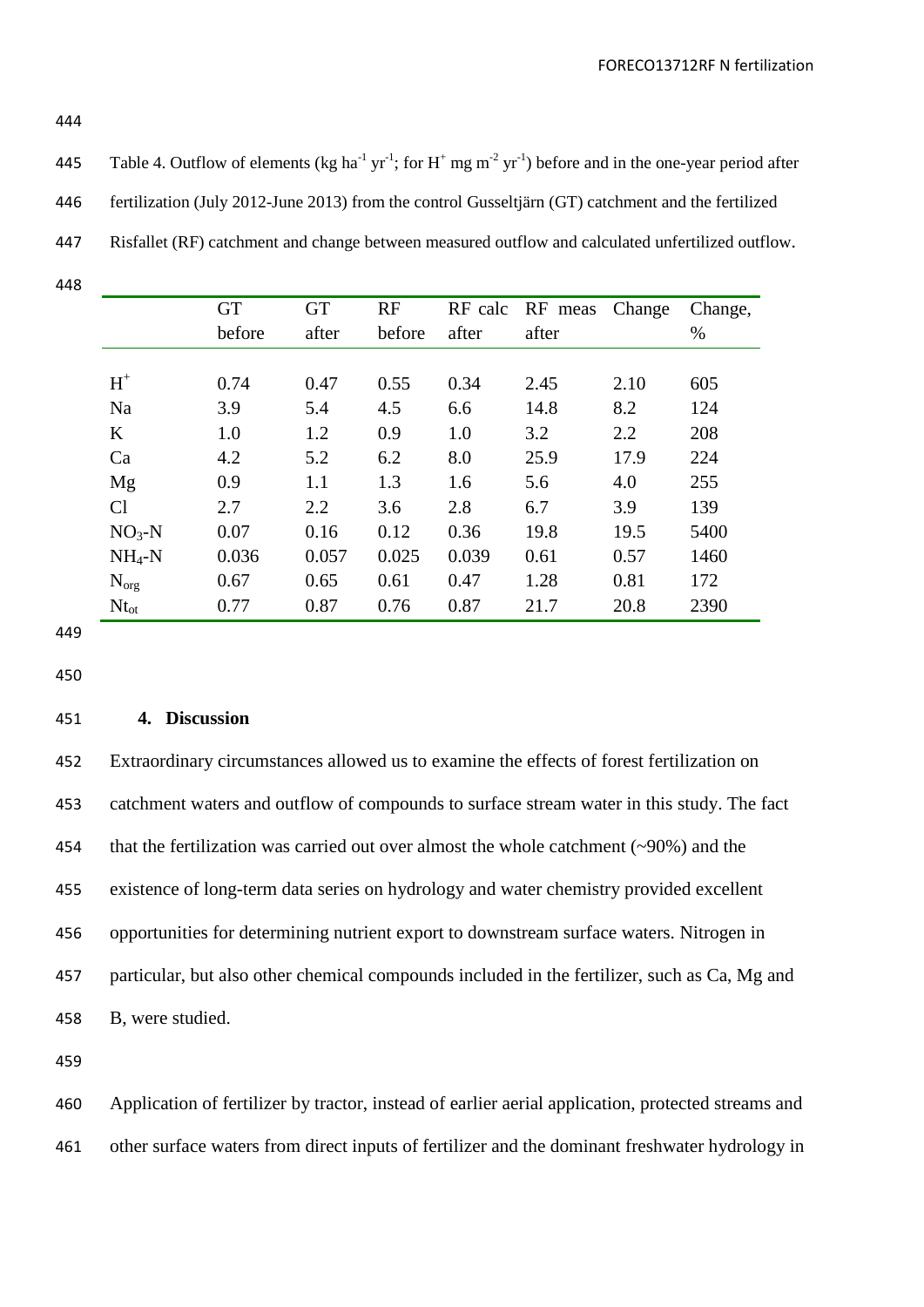the catchment resulted in little direct contact with groundwater. Instead, an unsaturated upper soil profile provided storage possibilities for elements to become available later to plant and tree roots. In contrast to many earlier studies of forest fertilization, where relatively small parts of catchments were treated, the fact that around 90% of the Risfallet total catchment area was fertilized made this a rather complete investigation.

 Studies back in the early 1970s showed nitrogen outflow to downstream watercourses of up to 20% (Grip, 1982) after forest N fertilization by aerial application. High peaks of inorganic N were observed in the first year after fertilization (Ehlert et al., 1974). Plot-wise investigations 471 showed leaching to groundwater of 0.6-2.7 kg N ha<sup>-1</sup> yr<sup>-1</sup> (Bergh et al., 2008). In ordinary forest fertilization, the common nitrogen runoff has earlier been estimated to 5-10 % of 473 applied amount and export reaches 7-15 kg ha<sup>-1</sup> N (Melin and Nômmik, 1988; Ring, 2007). In 474 a study of peatland aerial fertilization with 100 kg ha<sup>-1</sup> N, the annual peak of N in the 475 discharge water reached 260 mg  $L^{-1}$  and the total loss of N during three months was 22% of the amount applied (Lundin and Bergquist, 1985). Partly though, direct input to streams and ditches occurred. However, in those studies fertilization mainly affected less than 50% of the catchment area and the signal from only parts of the catchment treated would be minor as compared to total catchment treatment. Reviews of earlier forest fertilization experiences indicated the need for further investigations on nutritional management measures for forest sustainability and treatment effects on the forest ecosystem and the surrounding environment (Ingerslev et al., 2001). Best management practices (BMPs) based on that review showed the potential to protect water quality following forest operations, but accurate assessments of the overall effectiveness of BMPs are not possible because their benefits on different scales are relatively unknown (Grace, 2005). Time scales have importance as well as share of catchment treated. For the Risfallet site nitrogen deposition was in the range 5-6 kg N ha<sup>-1</sup> yr<sup>-1</sup>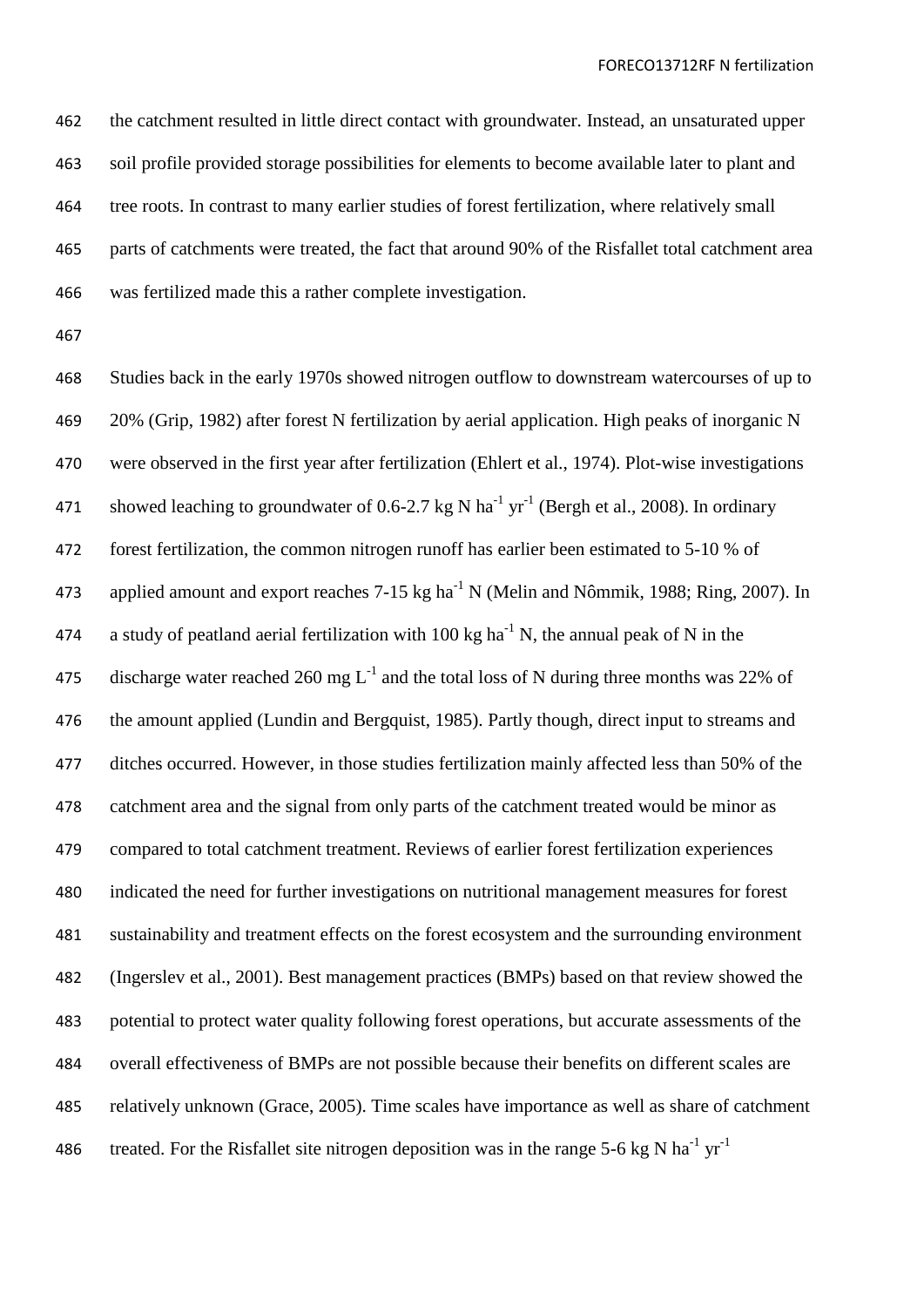FORECO13712RF N fertilization

487 (Vuorenmaa et al., 2012). Forest harvesting increased from 1.5 kg N ha<sup>-1</sup> yr<sup>-1</sup> in northern 488 Sweden (Löfgren et al., 2009) and was around 1990 estimated to 9.5 kg N ha<sup>-1</sup> yr<sup>-1</sup> for a 489 forested area and increased to 18 kg N ha<sup>-1</sup> yr<sup>-1</sup> in a four year period after cutting in southern Sweden (Wiklander et al., 1990). In studies of cutting, drainage and shelterwood forestry in 491 central Sweden nitrogen outflow increased from 2.3 kg N ha<sup>-1</sup> yr<sup>-1</sup> to between 3.1 – and 3.5 kg 492 N ha<sup>-1</sup> yr<sup>-1</sup> during the first four years (Lundin, 1999). Hence, for this region, the runoff of nitrogen during the first year after fertilization was high but the continuation in the following year would show the duration in leaching.

 A difference in fertilization between the RF catchment and earlier study areas was the use of tractor compared with an aeroplane, which permitted fertilization directly into surface waters 498 to be avoided. The annual mean nitrate nitrogen concentration on 3.25 mg  $L^{-1}$  was almost as 499 high as the highest earlier reported concentration on 4 mg  $L^{-1}$  (Binkley et al., 1999). In the RF catchment, 14% of the nitrogen applied was exported in the first year after fertilization, which can be considered a rather large amount. One of the reasons for this was probably the high water discharge during the first five months after application, 321 mm for the period compared with a long-term average of 66 mm. This probably also influenced outflow of most other elements reported.

 Lowered pH was observed in the initial months after fertilization. There are several possible reasons for this, one directly related to N fertilization being NH<sup>4</sup> exchange to protons in the soil and nitrification of NH4. Acidification effects of N fertilization were dealt with by simultaneous addition of Ca and Mg and these elements were also included in exchange processes in the soil, influencing pH and other cations such as Na and K. All base cations increased in concentrations and leaching. Moreover, nitrification was probably enhanced by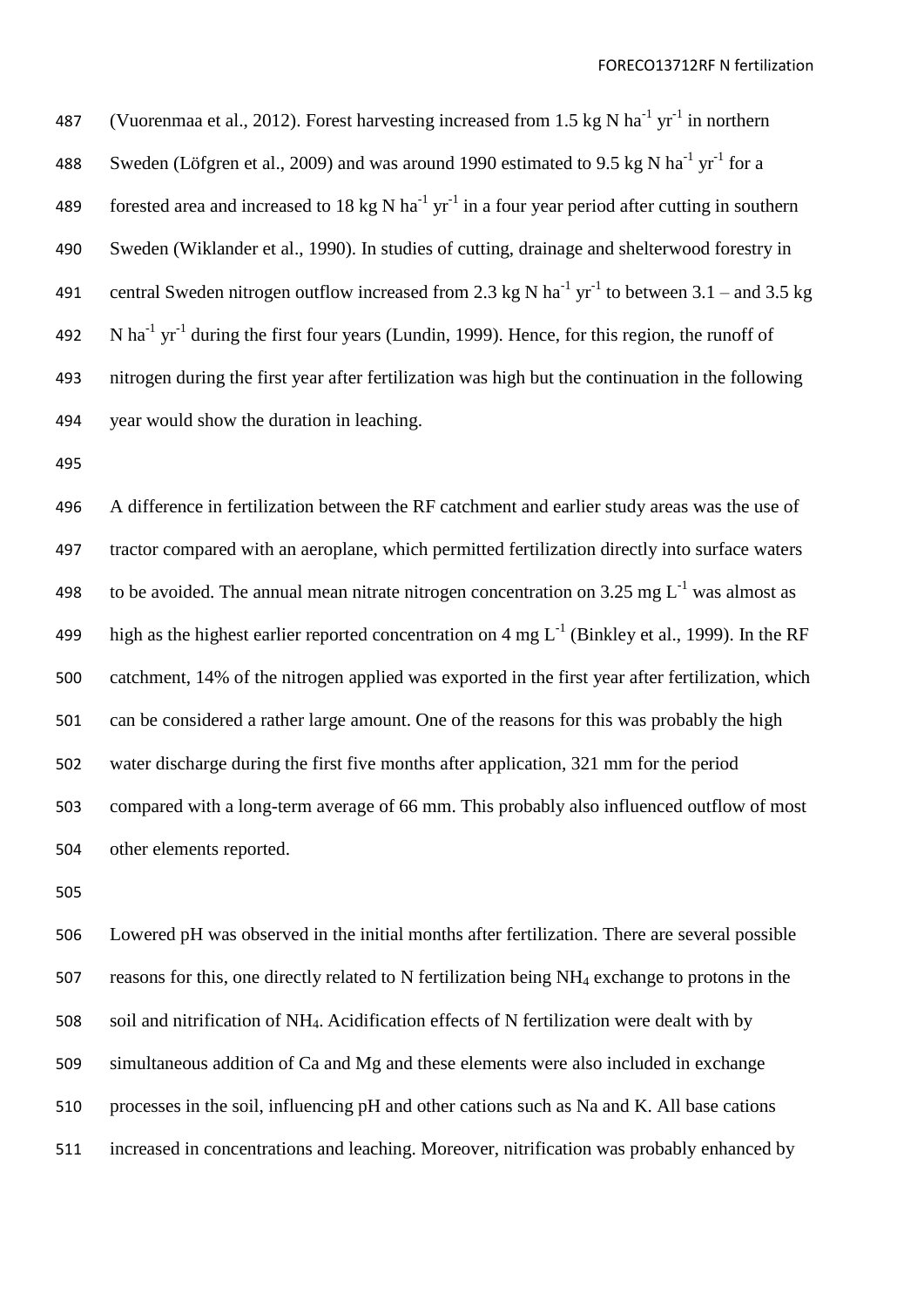the addition of Ca and Mg and these elements also contribute in proton exchange in the soil. Nitrogen accumulation in soils tends to decrease Ca availability and lower pH (Perakis et al., 2013).

 Another circumstance that occurred with fertilization of the RF catchment was related to hydrology. In the months following fertilization, heavy precipitation elevated the groundwater level to surface soil horizons. In these soil layers, the pH was lower than in deeper soil layers where water flow commonly occurred (Lundin, 1995). However, the lowered pH value persisted for only a fairly short period and already in the beginning of 2013 it was similar to, or even higher than, the 25-year reference value, probably influenced by added base cations. 

 Increases in other elements such as Na and K mainly resulted from soil exchange processes 524 and the fact that the  $NO<sub>3</sub>$  anion needs cation balance. The natural dolomite material, mainly as CaMg(CO<sub>3</sub>)<sub>2</sub> used in the fertilizer, could also have included small amounts of other minerals, from e.g. clays, adding other elements. However, this probably did not have a major influence.

 During the first year after fertilization, rather high outflows of base cations of up to 82% (Ca) and 46% (Mg) of applied amounts was observed. That the high outflow of Ca and Mg would emanate directly from the fertilizer are be improbable with respect to water turnover time and transport through the catchment soils. Instead, it is likely to be an effect of soil exchange 533 processes. The large export of mobile  $NO<sub>3</sub>$  ions carried away an equal amount of cations originating mainly from the soil exchange pool, with a minor addition from the applied 535 fertilizer. Nitrate provided 1.4 kEq ha<sup>-1</sup> in the first year and, together with Cl and  $SO_4$  made  $\mu$  up 1.6 kEq ha<sup>-1</sup>. These anions can be compared with the main cations exported, calculated to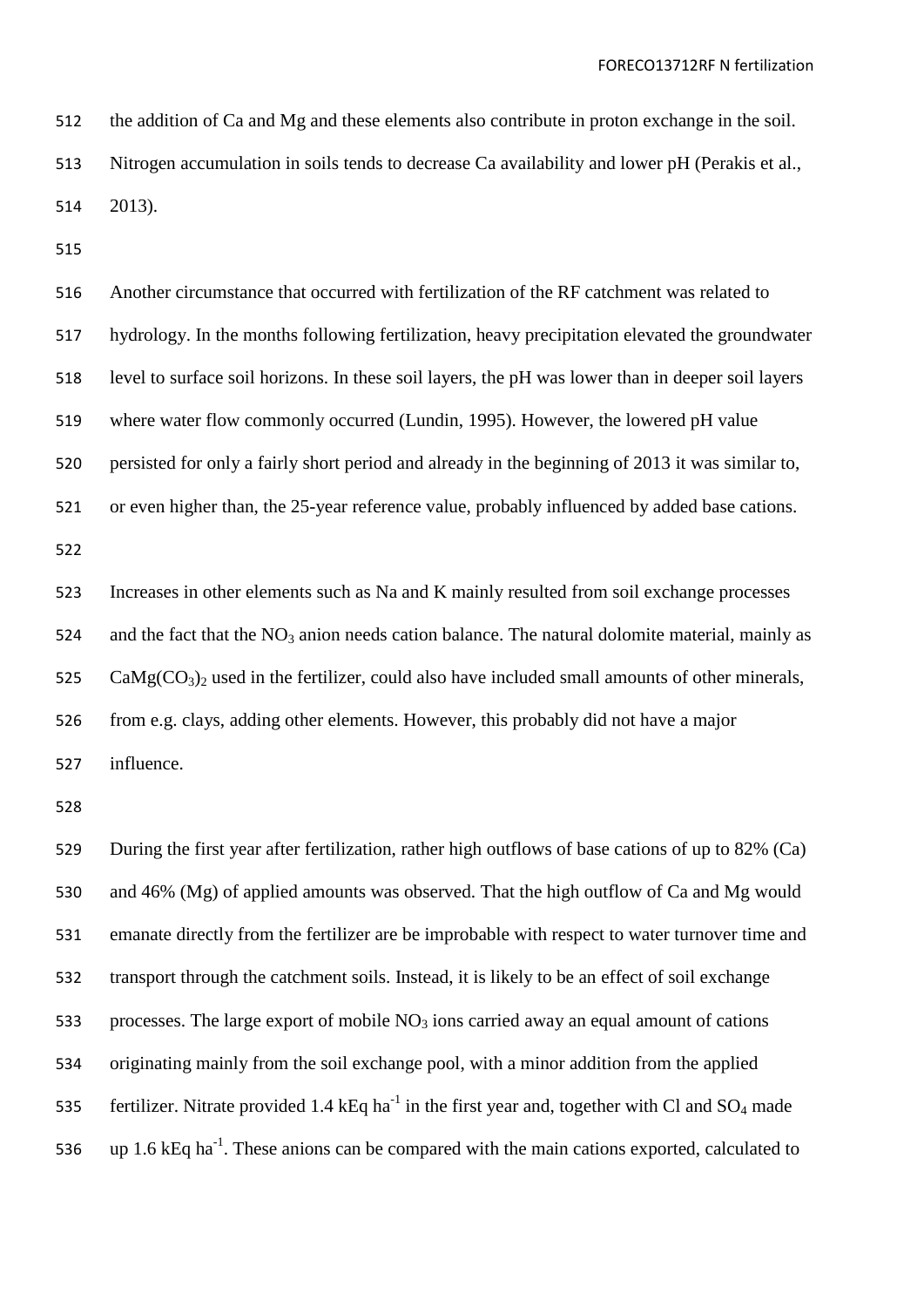537 be 1.68 kEq ha<sup>-1</sup>, where Ca provided 0.9 kEq ha<sup>-1</sup>, Na 0.36 kEq ha<sup>-1</sup> and Mg 0.33 kEq ha<sup>-1</sup>.

Anions and cations were fairly well balanced, indicating reasonable results.

 Boron was added with the fertilizer to mitigate influences from Ca and Mg that might have decreased B availability to the trees and caused B deficiency (Stone, 1990). Deposition of B from the atmosphere is lower than that in outflow from Swedish catchments, meaning a net loss of B (Ahl & Jönsson, 1972; Wikner, 1983). This is particularly the case in regions not directly influenced by the sea, including the Risfallet catchment. However, information on B turnover is limited and studies of B have been rather few. In addition, B requires fairly complicated chemical analysis. However, a recent inventory of B in Swedish agricultural 547 fields and wastewater streams also included control values for semi-natural forests of 2.5 µg 548 B L<sup>-1</sup>, compared with 22  $\mu$ g L<sup>-1</sup> from agricultural fields probably fertilized with B at some time (Ahlgren et al., 2012). These values resemble those observed here in stream water from the RF catchment after fertilization.

### **5. Conclusions**

 Despite heavy precipitation and considerable catchment discharge in the first five months after forest fertilization, the first year losses of nitrogen were below 15% of the amount applied. This could partly be related to the geophysiographical properties of the catchment and partly to the use of ground (tractor) rather than aerial application, avoiding direct spreading into watercourses. The high nitrate peak observed after fertilization did not lower pH very substantially, perhaps because of the dolomite content of the fertilizer. However, outflow of some elements, especially calcium, was high and soil acidity might have been affected, even though the surface water was somewhat protected. Boron application was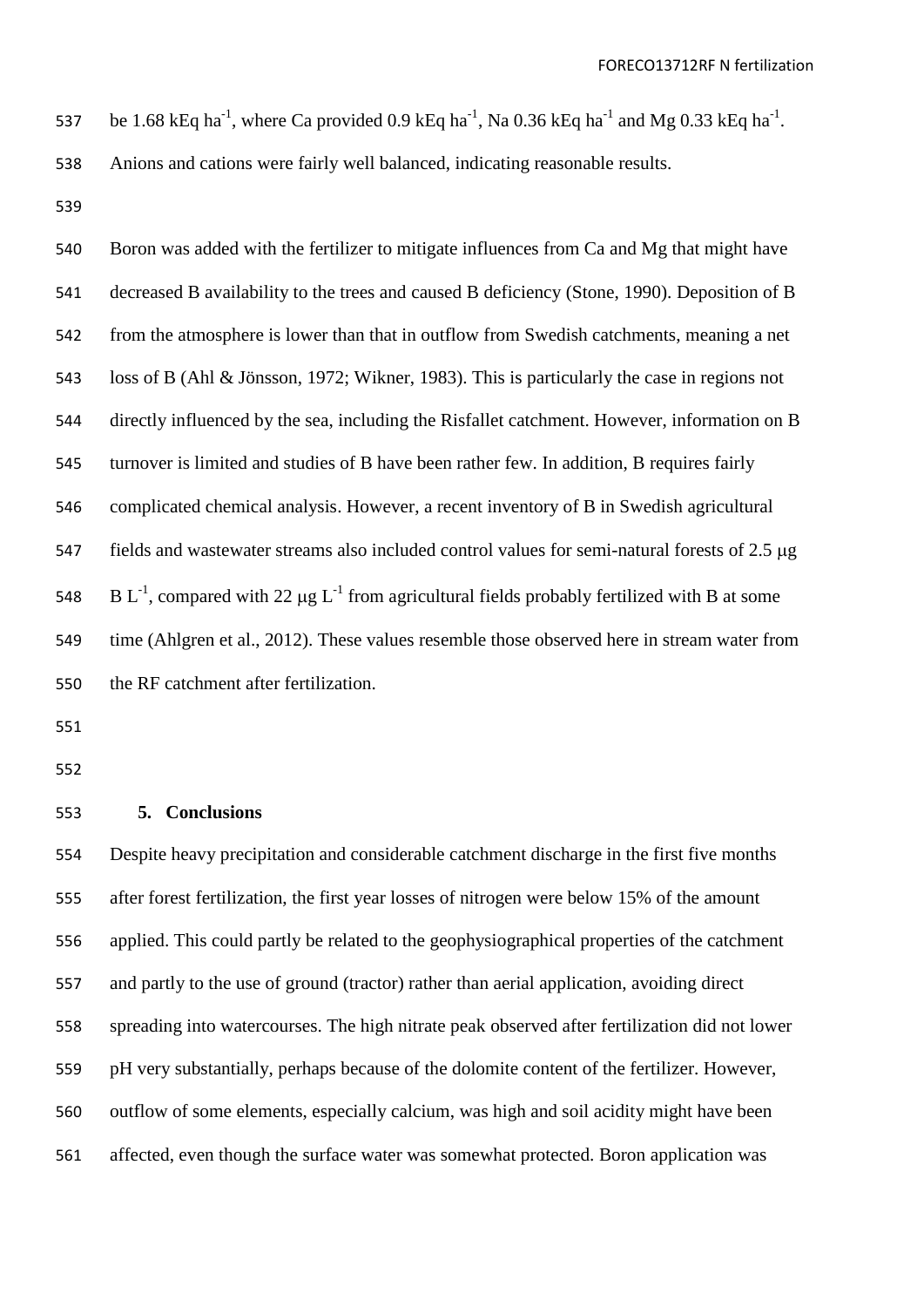| 562 | followed by enhanced leaching, but concerned a minor fraction of the total boron applied. It    |
|-----|-------------------------------------------------------------------------------------------------|
| 563 | could be concluded that tractor fertilization has advantages mitigating direct input to surface |
| 564 | waters. Hydrological conditions could mean additional perquisites but could be difficult to     |
| 565 | foresee. Considerable influence on base cation turnover was elucidated and low hazards          |
| 566 | concerning boron loss were experienced.                                                         |
| 567 |                                                                                                 |
| 568 |                                                                                                 |
| 569 | 6. Acknowledgement                                                                              |
| 570 | Several projects at the Swedish University of Agricultural Sciences (SLU) which provided        |
| 571 | long-term monitoring data were carried out using financial contributions from several           |
| 572 | foundations and, for starting the Risfallet catchment, from the Swedish Environmental           |
| 573 | Protection Agency. For the actual period of fertilization, the Swedish Research Council         |
| 574 | Formas and later "Skogsällskapet" (an independent forestry and business partner) provided       |
| 575 | funding. The forest company "Sveaskog" provided the site and carried out the fertilization.     |
| 576 | Reference data from the GT site were available through collaboration with the SLU's             |
| 577 | experimental forest in Siljansfors site.                                                        |
| 578 |                                                                                                 |
| 579 | <b>References</b><br>7.                                                                         |
| 580 | Ahl, T., Jönsson, E. 1972. Boron in Swedish and Norwegian fresh waters. Ambio 1: 66-70.         |
| 581 |                                                                                                 |
| 582 | Ahlgren, J., Djodjic, F., Wallin, M., 2012. Barium as a potential indicator of phosphorus in    |
| 583 | agricultural runoff. J. Environ. Qual. 41, 208-216.                                             |
| 584 |                                                                                                 |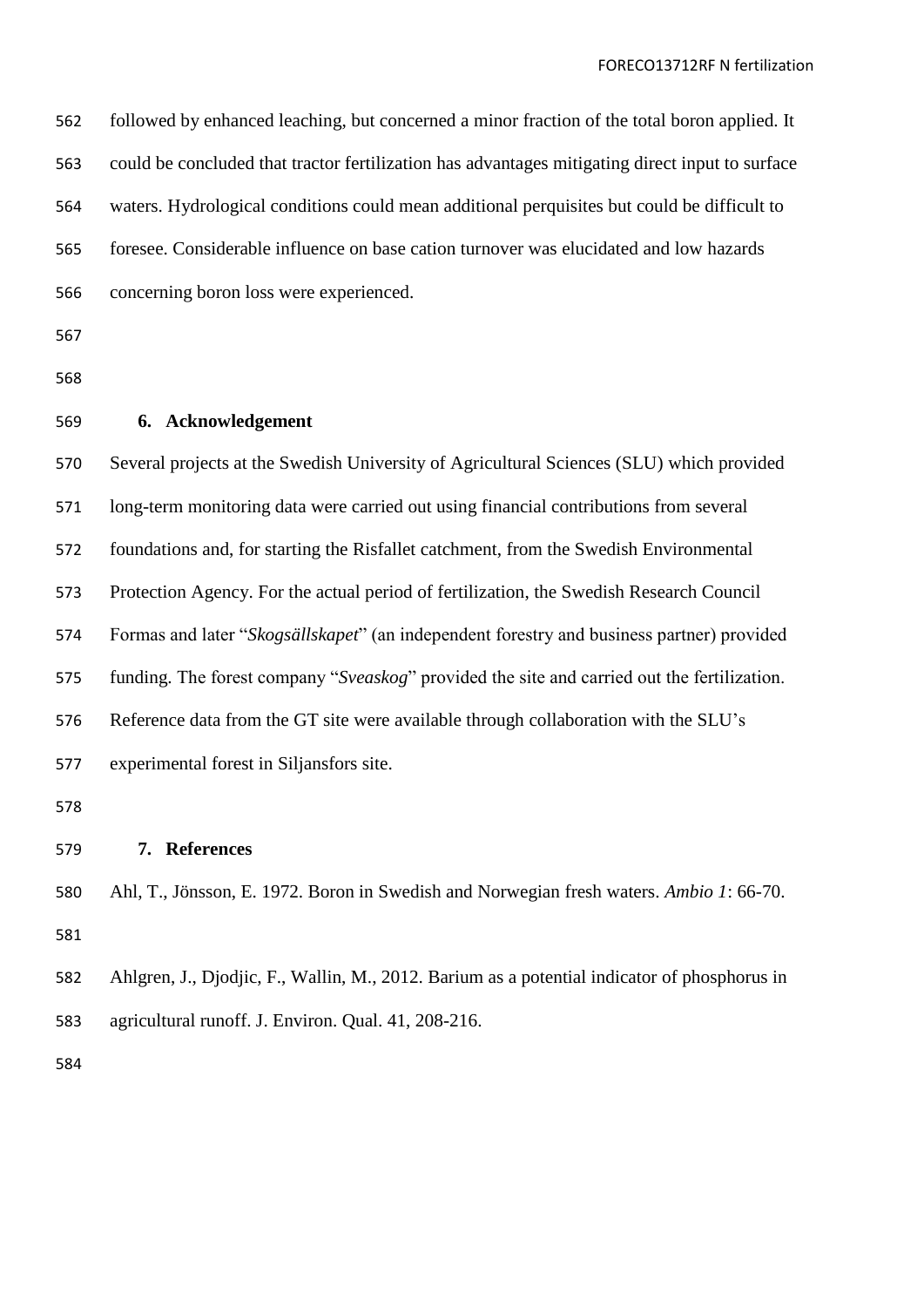| 585 | Bergh, J., Nilsson, U., Grip, H., Hedvall, P-O. and Lundmark, T. 2008. Effects on frequency   |
|-----|-----------------------------------------------------------------------------------------------|
| 586 | of fertilization on forest production, foliar chemistry and nutrient leaching in young Norway |
| 587 | spruce stands in Sweden, Silva Fennica 42(5); 721-733.                                        |
| 588 |                                                                                               |
| 589 | Bergqvist, E. and Grip, H. 1975. Gusselbäckstationen – en konstruktion för noggrann och       |
| 590 | störningsfri avrinningsmätning. Swedish Coniferous Forest Project, Internal Report 33. 23 pp. |
| 591 | (In Swedish).                                                                                 |
| 592 |                                                                                               |
| 593 | Binkley, D., Burnham, H. and Allen, H.L. 1999. Water quality impacts of forest fertilization  |
| 594 | with nitrogen and phosphorus. Forest Ecology and Management 121, 191-213.                     |
| 595 |                                                                                               |
| 596 | Ehlert, K., Grip, H., Kloow, L., Lundin, L., Nyberg, P. and Söderlund, B. 1974. Effekter på   |
| 597 | vattenkvalitén i bäckar vid skogsgödsling med ammoniumnitrat och urea. Klotenprojektet.       |
| 598 | UNGI Rapport 29, 27pp. (In Swedish with English summary)                                      |
| 599 |                                                                                               |
| 600 | Grace, J.M. 2005. Forest operations and water quality in the south. American Society of       |
| 601 | Agricultural Engineers Refdoc.fr. 48, No. 2, pp. 871-880                                      |
| 602 |                                                                                               |
| 603 | Grip, H. 1982. Water chemistry and runoff in forest streams at Kloten. Department of          |
| 604 | Physical Geography, Uppsala University. UNGI Report N5 58, 144 pp. PhD thesis.                |
| 605 |                                                                                               |
| 606 | Gundersen, P., Schmidt, I.K. and Raulund-Rasmussen, K. 2006. Leaching of nitrate from         |
| 607 | temperate forests; effects of air pollution and forest management. Environmental Reviews,     |
| 608 | $14(1): 1-57.$                                                                                |
| 609 |                                                                                               |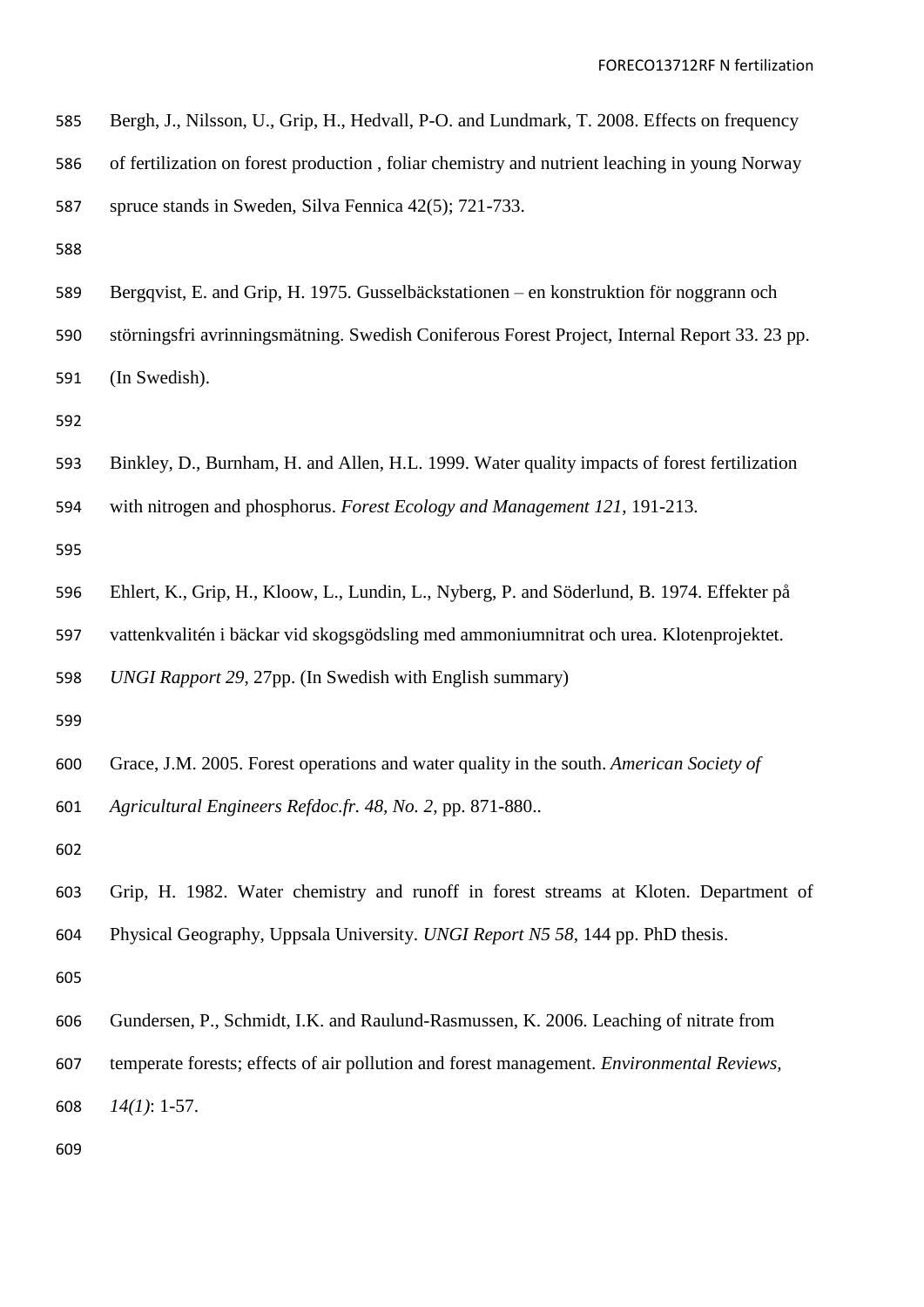| 610 | Hyvönen, R., Persson, T., Andersson, S., Olsson, B., Ågren, G.I. and Linder, S. 2008. Impact        |
|-----|-----------------------------------------------------------------------------------------------------|
| 611 | of long-term nitrogen addition on carbon stocks in trees and soils in northern Europé.              |
| 612 | Biogeochemistry 89: 121-137.                                                                        |
| 613 |                                                                                                     |
| 614 | Högberg, P. 2007. Nitrogen impacts on forest carbon. Nature 447, 781-782.                           |
| 615 |                                                                                                     |
| 616 | Ingerslev, M., Mälkönen, E., Nilsen, P., Nohrstedt, H-Ö., Oskarsson, H. and Raulund-                |
| 617 | Rasmussen, K. 2001. Main findings and future challanges in forest nutritional research and          |
| 618 | management in the Nordic countries. Scandinavian Journal of Forest Research 16, 488-501.            |
| 619 |                                                                                                     |
| 620 | Knutsson, K., Bergström, S., Danielsson, L-G., Jacks, G., Lundin, L., Maxe, L., Sandén, H.,         |
| 621 | Sverdrup, H. & Warfinge, P. 1995. Acidification of groundwater in forested till areas. In:          |
| 622 | Effects of acid deposition and tropospheric ozone on forest ecosystems in Sweden. <i>Ecological</i> |
| 623 | bulletins 44. Staaf, H. and Tyler, G. Eds. Copenhagen. p 271-300.                                   |
| 624 |                                                                                                     |
| 625 | LeGall, A-C. (ed.) 2012. Impacts of air pollution on ecosystems, human health and materials         |
| 626 | under different Gothenburg Protocol scenarios. Report by the working group on effects. UN           |
| 627 | <i>ECE WGE</i> . In press, 60 pp.                                                                   |
| 628 |                                                                                                     |
| 629 | Lehto, T., Mälkönen, E. 1994. Effects of liming and boron fertilization on boron uptake of          |
| 630 | Picea abies. Plant and Soil 163: 55-64.                                                             |
| 631 |                                                                                                     |
| 632 | Lundin, L. and Bergquist, B. 1985. Peatland fertilization. Short-term chemical effects on           |
| 633 | runoff water. Studia Forestalia Suecica 171. 18 pp.                                                 |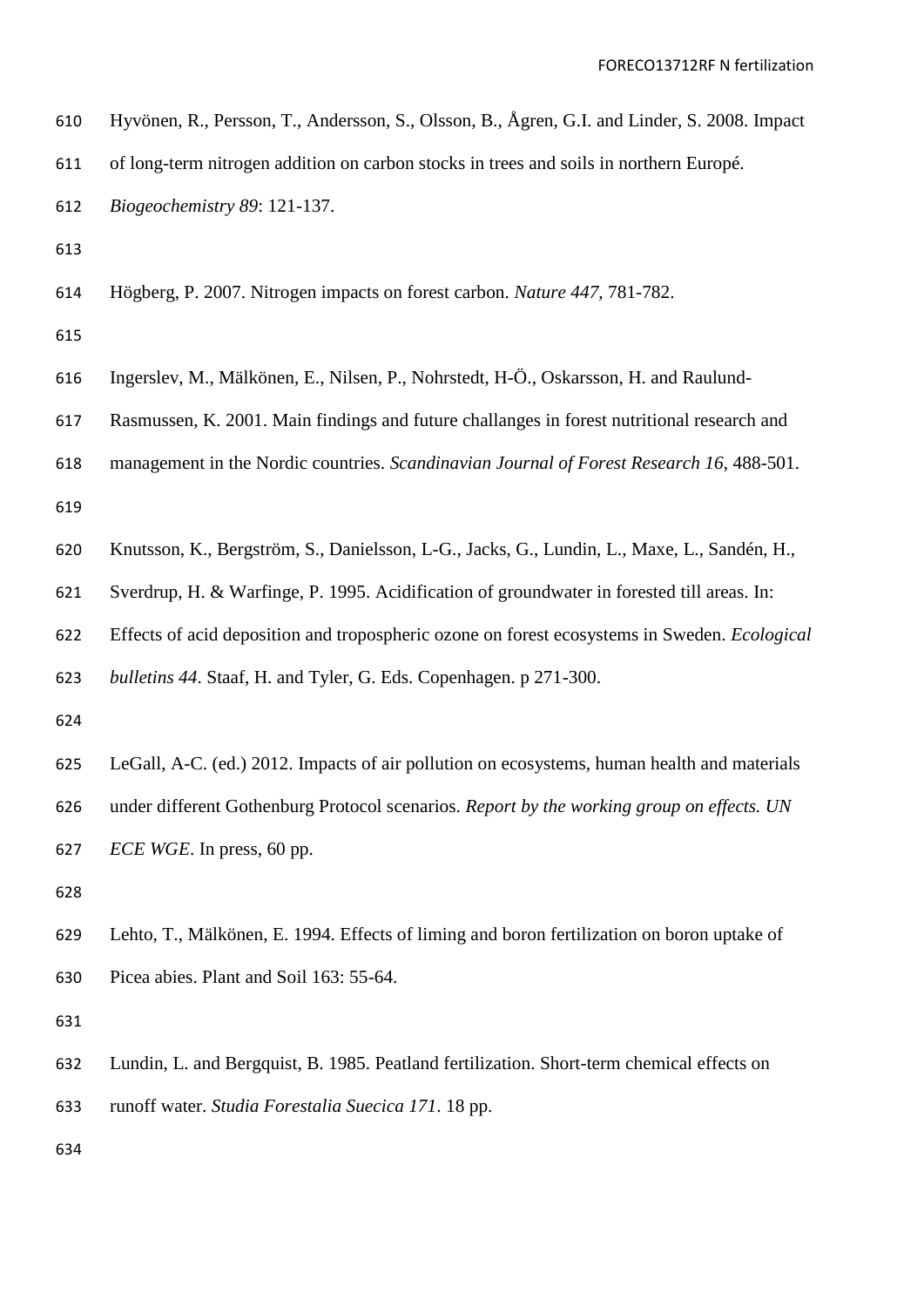| 635 | Lundin, L. and Bergquist, B. 1990. Effects on water chemistry after drainage of a bog for |
|-----|-------------------------------------------------------------------------------------------|
| 636 | forestry. Hydrobiologia 196:167-181.                                                      |

Lundin, L. 1995. The Risfallet catchment. In: Maxe, L. (ed.) 1995. Effects of acidification on

groundwater in Sweden. *Swedish Environmental Protection Agency. Report 4388*, pp 97-130.

Stockholm.

 Lundin, L. 1999. Effects on hydrology and surface water chemistry of regeneration cuttings in peatland forests. *International Peat Journal 9*, 118-126.

Löfgren, S., Ring, E., von Brömssen, C., Sörensen, R. and Högbom, L. 2009. Short-term

effects of clear-cutting on the water chemistry of two boreal streams in Northern Sweden: A

paired catchment study. *Ambio Vol. 38*, 347-356.

Melin J. and Nômmik, H. 1988. Fertilizer nitrogen distribution in a *Pinus sylvestris/Picea* 

*abies* ecosystem, central Sweden. *Scandinavian Journal of Forest Research, 3*: 3-15.

- Nohrstedt, H-Ö., 2001. Response of coniferous forest ecosystems on mineral soils to nutrient
- additions: A review of Swedish Experiences. *Scandinavian Journal of Forest Research 16*,
- 555-573.

 Nyiri, A., Gauss, M. and Klein, H. 2009. Transboundary air pollution by main pollutants (S, N, O3) and PM. *UN ECE EMEP MSC-W Data Note 1/2009*.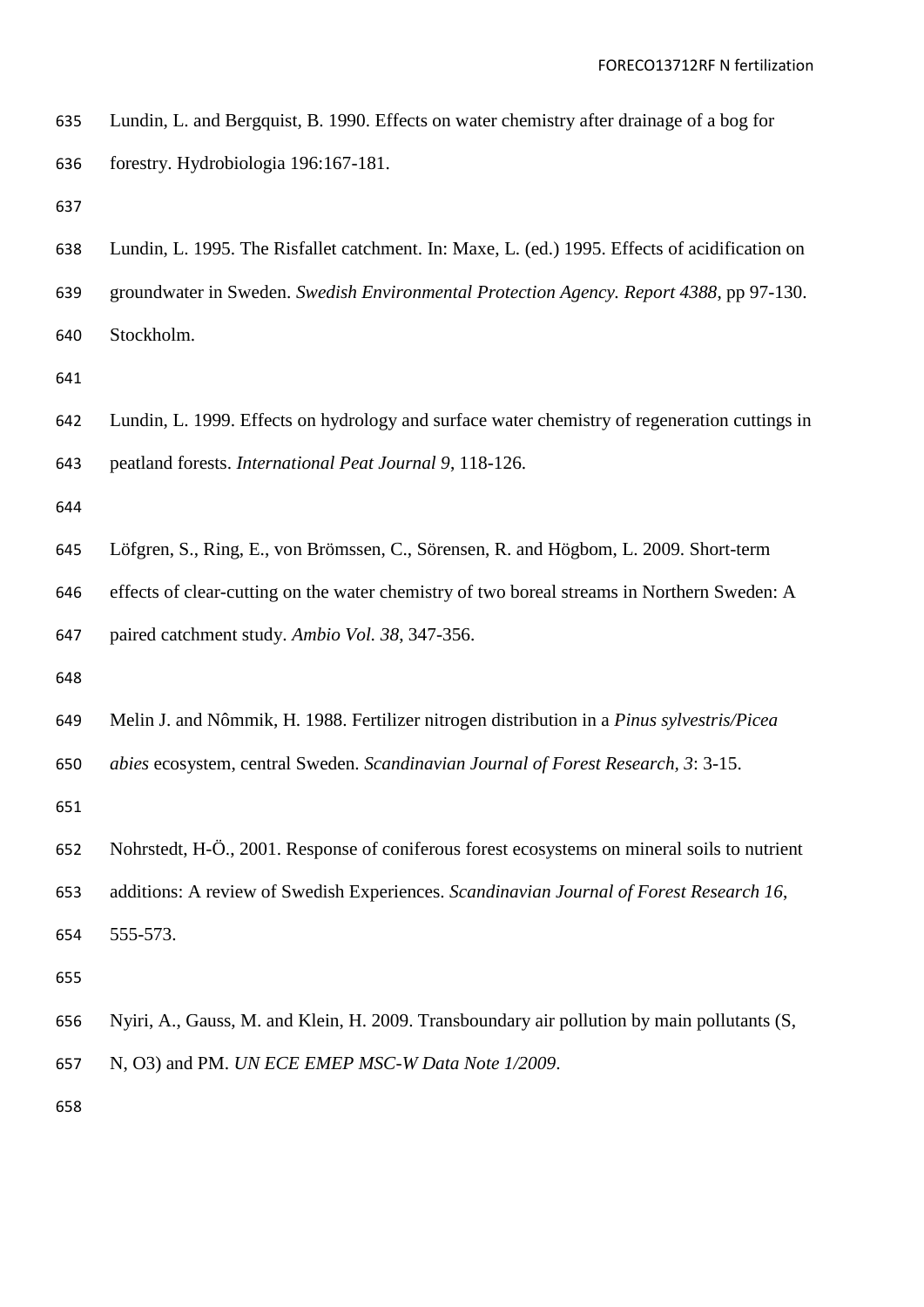|  | 659 Perakis, S.S., Sinkhorn, E.R., Catricala, C.E., Bullen, T.D., Fitzpatrick, J.A., Hynicka, J.D. |  |  |  |  |  |  |  |  |  |  |
|--|----------------------------------------------------------------------------------------------------|--|--|--|--|--|--|--|--|--|--|
|--|----------------------------------------------------------------------------------------------------|--|--|--|--|--|--|--|--|--|--|

and Cromack, K. Jr. 2013. Forest calcium depletation and biotic retention along a soil

- Pettersson, F. and Högbom, L. 2004. Long-term growth effects following forest nitrogen
- fertilization in Pinus sylvestris and Picea abies stands in Sweden. *Scandinavian Journal of Forest Research. 19*:339–347.

 Raab, B. and Vedin, H. 1995. Klimat, sjöar och vattendrag. *Sveriges Nationalatlas*. 176 pp. Stockholm. (In Swedish)

 Ring, E. 2007. Estimation of leaching of nitrogen and phosphorus from forestry in northern Sweden. In: How to estimate N and P losses from forestry in Northern Sweden. (ed: Löfgren S). *Kungl. Skogs- och Lantbruksakademiens Tidskrift, 146*: 6-13.

 Stone, E.L. 1990. Boron deficiency and excess in forest trees: a review. *Forest Ecology and Management 37*: 49-75.

 Tamm, C.O. 1991. Nitrogen in terrestrial ecosystems. Ecological Studies no 81. Springer-Verlag, Berlin.

- Wiklander, G., Nordlander, G. and Andersson, R. 1990. Leachingo f nitrogen from a forest
- catchment at Söderåsen in southern Sweden. *Water, Air and Soil Pollution 55*, 263-282.

nitrogen gradient. *Ecological Applications 23(8)*, 1947-1961.